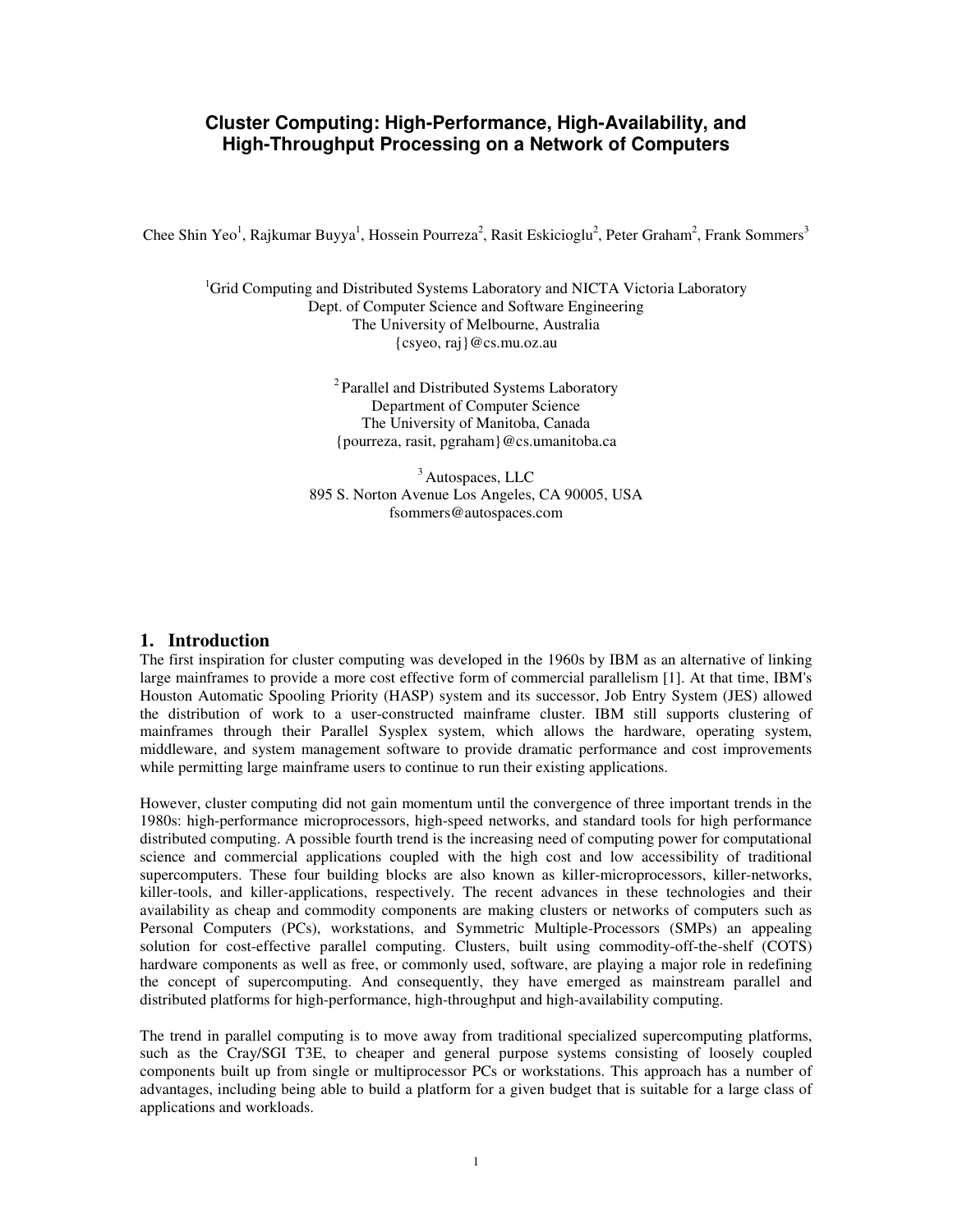The emergence of cluster platforms was driven by a number of academic projects, such as Beowulf [2], Berkeley NOW [3], and HPVM [4] that prove the advantage of clusters over other traditional platforms. These advantages include low-entry costs to access supercomputing-level performance, the ability to track technologies, incrementally upgradeable system, open source development platforms, and vendor independence. Today, clusters are widely used for research and development of science, engineering, commerce and industry applications that demand high performance computations. In addition, clusters encompass strengths such as high availability and scalability that motivate wide usage in nonsupercomputing applications as well, such as clusters working as web and database servers.



**Figure 1.** Cluster architecture (R. Buyya [1]).

A cluster is a type of parallel or distributed computer system, which consists of a collection of interconnected stand-alone computers working together as a single integrated computing resource [1][5]. The typical architecture of a cluster is shown in Figure 1. The key components of a cluster include multiple standalone computers (PCs, Workstations, or SMPs), operating systems, high-performance interconnects, middleware, parallel programming environments, and applications. The remaining part of this chapter focuses on cluster-specific components and their functionality along with representative examples. It assumes that the reader is familiar with the standard commodity hardware and software components such as stand-alone computers, operating systems such as Linux and Windows, and standard communication software such as TCP/IP.

## **2. Interconnection Technologies and Communication Software**

Clusters need to incorporate fast interconnection technologies in order to support high-bandwidth and lowlatency inter-processor communication between cluster nodes. Slow interconnection technologies had always been a critical performance bottleneck for cluster computing. Today, improved network technologies help realize the construction of more efficient clusters.

Selecting a cluster interconnection network technology depends on several factors, such as compatibility with the cluster hardware and operating system, price, and performance. There are two metrics to measure performance for interconnects: bandwidth and latency. Bandwidth is the amount of data that can be transmitted over the interconnect hardware in a fixed period of time, while latency is the time to prepare and transmit data from a source node to a destination node.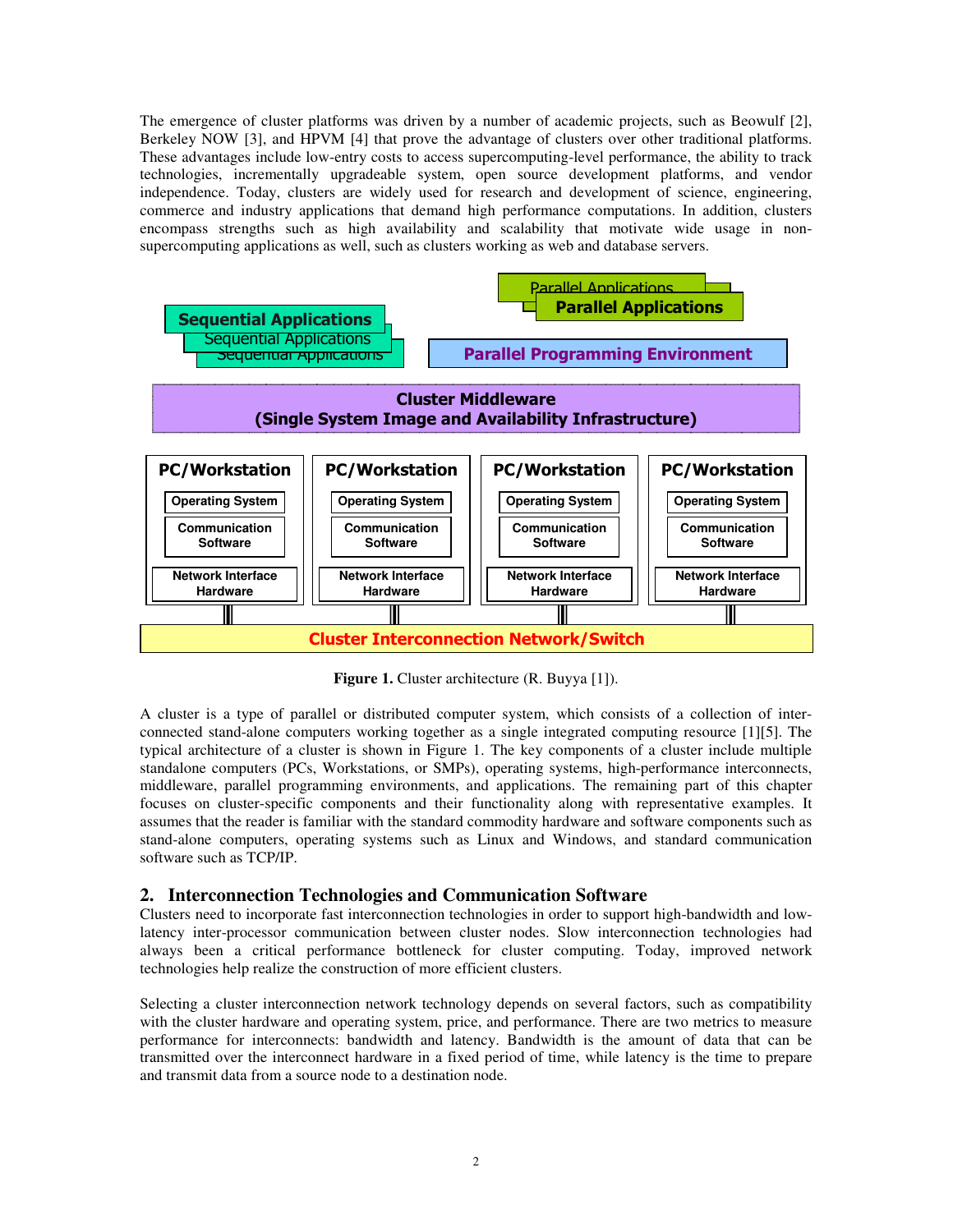| Interconnection<br>Technology            | Description                                                                                                                                                                                                                                                                                                    |  |  |
|------------------------------------------|----------------------------------------------------------------------------------------------------------------------------------------------------------------------------------------------------------------------------------------------------------------------------------------------------------------|--|--|
| Gigabit Ethernet                         | Provides a reasonably high bandwidth given its low price, but suffers from relatively high<br>latency, thus restricting Gigabit Ethernet as a good choice. However, the low price of<br>Gigabit Ethernet is appealing to building clusters.                                                                    |  |  |
|                                          | http://www.10gea.org<br>٠                                                                                                                                                                                                                                                                                      |  |  |
| Giganet cLAN                             | Giganet cLAN is developed with the goal of supporting VIA in hardware and supports a<br>٠<br>low latency. But, it only provides a low bandwidth of less than 125 MBytes/s, thus<br>making it not a viable choice for implementing fast cluster networks.                                                       |  |  |
|                                          | http://www.giganet.com<br>٠                                                                                                                                                                                                                                                                                    |  |  |
| Infiniband [6]                           | The latest industry standard based on VIA concepts and released in 2002, Infiniband<br>supports connecting various system components within a system such as interprocessor<br>networks, I/O subsystems or multi-protocol network switches. This makes Infiniband<br>independent of any particular technology. |  |  |
|                                          | http://www.infinibandta.org                                                                                                                                                                                                                                                                                    |  |  |
| Myrinet [7]                              | The current most widely used for fast cluster networks. The key advantage of Myrinet is<br>that it operates in user space, thus bypassing operating system interferences and<br>delays.                                                                                                                        |  |  |
|                                          | http://www.myrinet.com                                                                                                                                                                                                                                                                                         |  |  |
| OsNet II                                 | The next generation version of QsNet that is based on high performance PCI-X<br>interface, compared to QsNet's PCI interface. QsNetII is able to achieve 1064 MBytes/s,<br>support 4096 nodes, and provide 64-bit virtual address architecture.                                                                |  |  |
|                                          | http://www.quadrics.com                                                                                                                                                                                                                                                                                        |  |  |
| Scalable Coherent<br>Interface (SCI) [8] | The first interconnection technology standard specified for cluster computing. SCI<br>٠<br>defines a directory-based cache scheme that can keep the caches of connected<br>processors coherent, thus able to implement virtual shared memory.                                                                  |  |  |
|                                          | http://www.scizzl.com                                                                                                                                                                                                                                                                                          |  |  |

#### **Table 1.** Examples of some interconnection technologies.

Table 1 gives a summary of some interconnection technologies which are then compared as shown in table 2. The comparisons examine factors that include: bandwidth, latency, hardware availability, support for Linux, maximum number of cluster nodes supported, how the protocol is implemented, support for Virtual Interface Architecture (VIA), and support for Message Passing Interface (MPI). VIA [9] is a standard for low latency communication software interface that was developed by a consortium of hardware producers and academic institutions and has been adopted for use by most cluster vendors. MPI [10] provides message passing thru a set of libraries that users can use to develop parallel and distributed applications. This means that MPI provides the communication layer for user applications and thus ensures portability of application code across all distributed and parallel platforms.

With the current popularity of cluster computing, it is increasingly important to understand the capabilities and potential performance of various network interconnects for clusters. Furthermore, due to the low cost of clusters and their growing acceptance within the scientific community, many recent cluster builders are not computer scientists or engineers and thus have limited technical computing skills. This new group of cluster builders is less interested in features as Network Interface Card (NIC) programmability and special messaging libraries. Instead, they are concerned with two primary factors: cost and performance. While cost is easily determined and compared, performance is more difficult to assess particularly for users who may be new to cluster computing.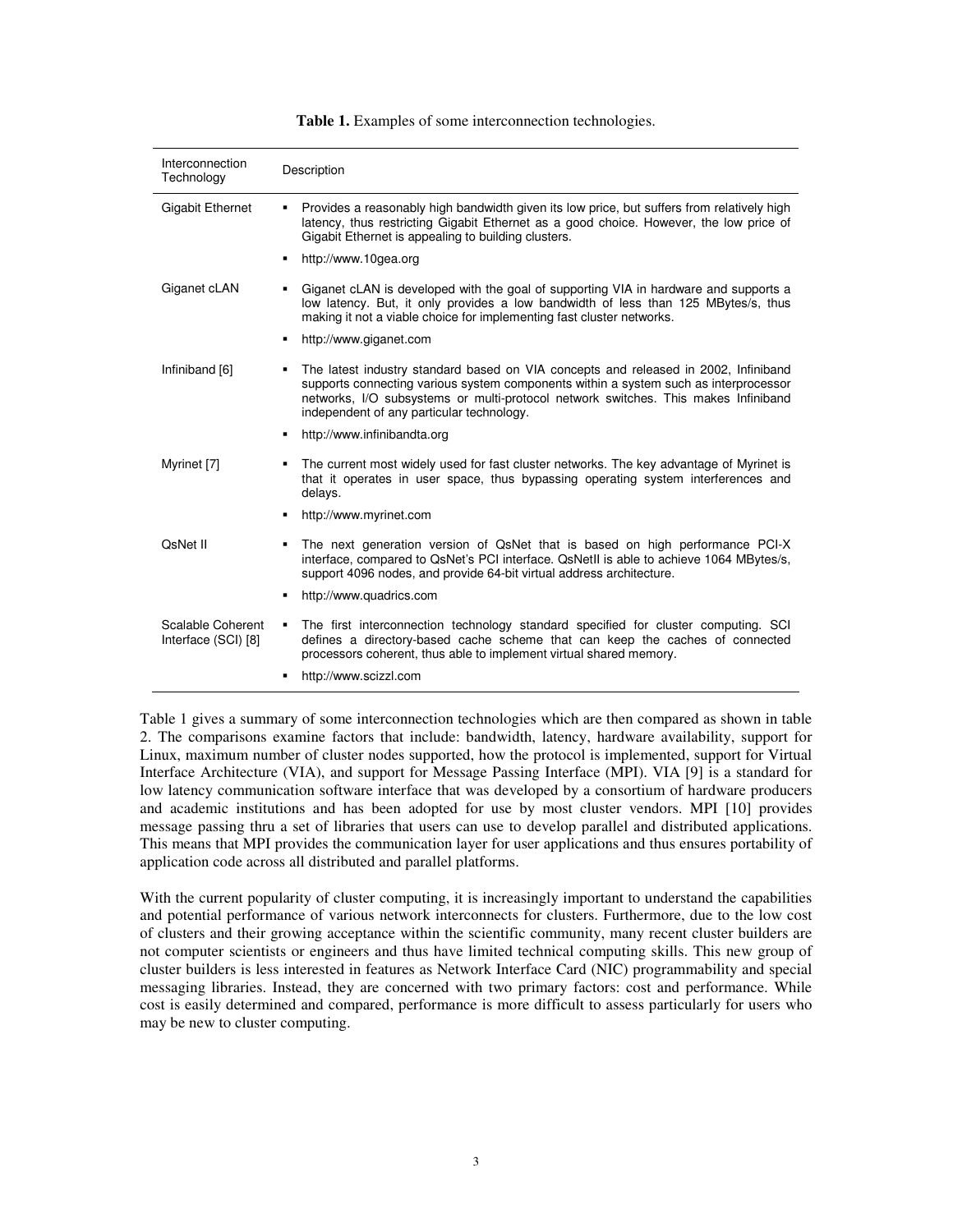| Comparison<br>Criteria                             | Gigabit<br>Ethernet                             | Giganet<br><b>cLAN</b> | Infiniband   | Myrinet                | QsNet II               | Scalable<br>Coherent<br>Interface<br>(SCI) |
|----------------------------------------------------|-------------------------------------------------|------------------------|--------------|------------------------|------------------------|--------------------------------------------|
| <b>Bandwidth</b><br>(MBytes/s)                     | < 100                                           | < 125                  | 850          | 230                    | 1064                   | < 320                                      |
| Latency $(\mu s)$                                  | < 100                                           | $7 - 10$               | < 7          | 10                     | $<$ 3                  | $1 - 2$                                    |
| Hardware<br>Availability                           | <b>Now</b>                                      | <b>Now</b>             | <b>Now</b>   | <b>Now</b>             | Now                    | <b>Now</b>                                 |
| Linux Support                                      | <b>Now</b>                                      | <b>Now</b>             | <b>Now</b>   | <b>Now</b>             | <b>Now</b>             | <b>Now</b>                                 |
| Max. No. of Nodes                                  | 1000's                                          | 1000's                 | $>1000$ 's   | 1000's                 | 4096                   | 1000's                                     |
| Protocol<br>Implementation                         | Hardware                                        | Firmware on<br>adaptor | Hardware     | Firmware on<br>adaptor | Firmware on<br>adaptor | Firmware on<br>adaptor                     |
| Virtual Interface<br>Architecture (VIA)<br>Support | NT/Linux                                        | NT/Linux               | Software     | Linux                  | None                   | Software                                   |
| Message Passing<br>Interface (MPI)<br>Support      | <b>MVICH [12]</b><br>over M-VIA<br>$[13]$ , TCP | 3rd Party              | MPI/Pro [14] | 3rd Party              | Quadrics               | 3rd Party                                  |

**Table 2.** Comparison of some interconnection technologies (updated version from [11]).

Several performance assessments of cluster systems, and of specific interconnects, have been performed [15][16][17][18][19]. Unfortunately, much of the work done has, in some sense, been "comparing apples to oranges". This is because most existing performance analysis have been forced to compare results for interconnects being used on different cluster systems (since any given cluster seldom has more than one or two interconnects available). To be as useful as possible, interconnect performance assessments should:

- be based on timing runs done on real hardware using real programs, thereby eliminating any issues related to either limitations of simulation or over-tuning of synthetic benchmarks,
- use identical cluster node hardware for all runs with all network interconnects so that the results do not have to be carefully "interpreted" to account for possible performance variations due to differences in system components other than the network interconnect,
- concurrently consider as many different network interconnects as possible to avoid possible discrepancies between independent experiments done at different times, and
- should include a number of real-world applications in addition to the key benchmark suites commonly used to assess cluster performance to provide greater confidence that the results observed are not only those that can be expected of in particular well-tuned benchmark code (results for real applications are likely to be more indicative of what new cluster users can expect from their applications than results from well-established benchmarks).

A subset of the authors (Pourreza, Eskicioglu and Graham) have conducted performance assessments of a number of interconnects identified in Table 2 by taking timings when running identical applications on identical cluster nodes. Repeated isolated runs of a number of standard cluster computing benchmarks (including the NAS parallel benchmarks [20] and the Pallas benchmarks [21]) as well as some real world parallel applications<sup>f</sup> on first and second generation Myrinet [7], SCI [8], as well as Fast (100Mbps) and gigabit (1000Mbps) Ethernet were made, and the key results are summarized below. For those readers who are interested, additional details are available in [23].

<sup>1</sup> Among these applications were PSTSWM (http://www.csm.ornl.gov/chammp/pstswm), a shallow water model commonly used as part of larger Global Climate Models (GCMs) and Gromacs [22] (http://www.gromacs.org), a molecular dynamics package.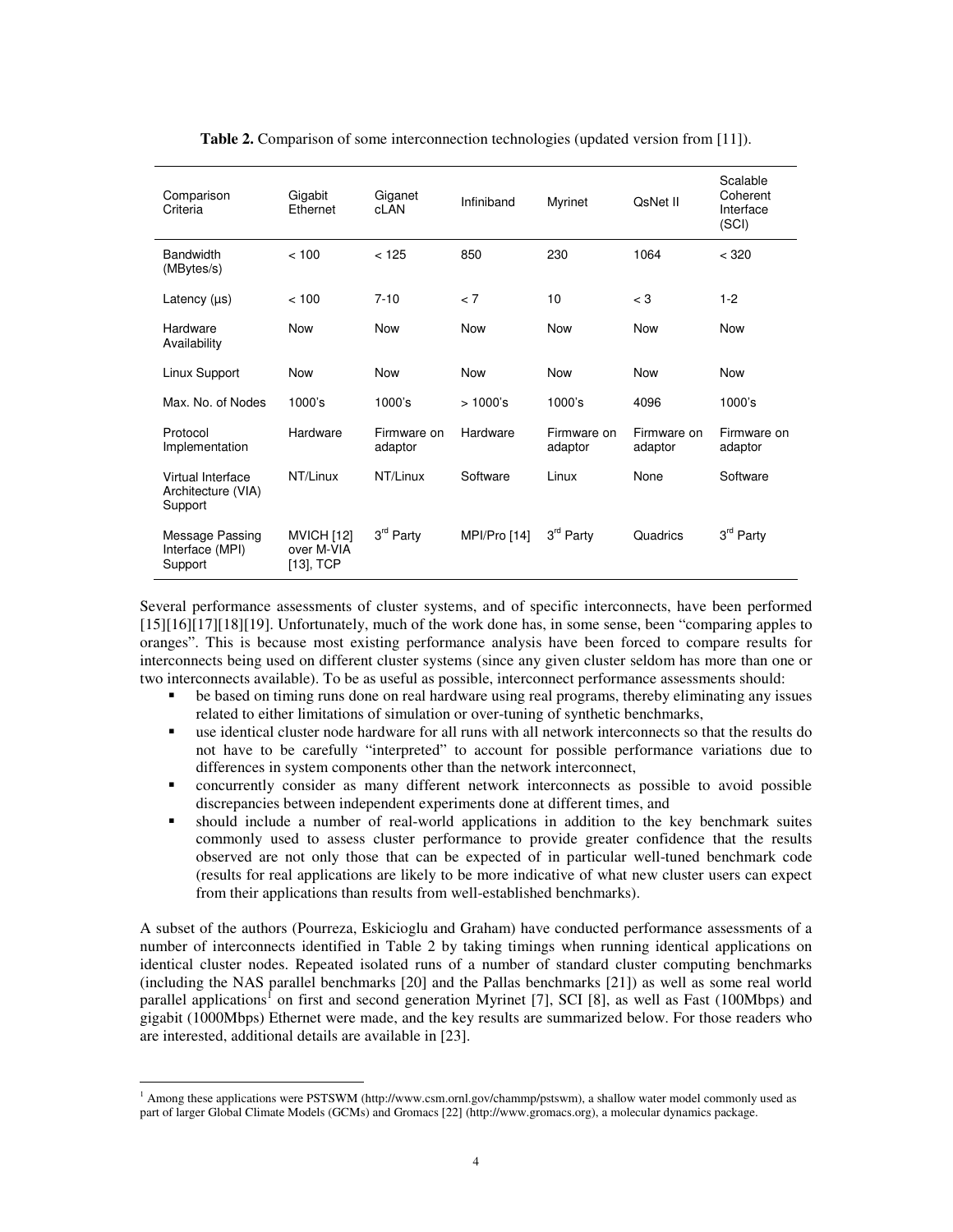For small-scale compute clusters, most first-time cluster builders tend to choose between a very low-cost commodity interconnect (most commonly fast or gigabit Ethernet) and a more expensive but higher performance interconnect (such as Myrinet or SCI). In many cases, this choice is made prior to any serious investigation of the interconnection needs of the application(s) to be run on the cluster and is often determined by simply asking the question: "Can our budget afford a fast interconnect?" This approach is undesirable and may lead to frustration with the resulting cluster performance due to two possible reasons. One possible reason is that the selected network interconnect is inadequate for the work to be done. Another possible reason is that the money spent on an underutilized interconnect could have been better spent on other useful components such as faster processors and larger memory. Cluster builders could have easily avoid these problems by following some simple guidelines and considering the performance characteristics of the various interconnects as determined by independent analysis.

In general, the cost of commodity interconnects is currently approximately an order of magnitude lower than the cost of high-performance interconnects. The wide price differential means that whenever possible, it is highly desirable to use a commodity interconnect. The primary difference between commodity and high-performance interconnects is the latency of sending messages and, to a somewhat lesser extent, the bandwidth available for messaging. This naturally means that high-performance interconnects are most desirable when the applications to be run over them communicate frequently (particularly if they exchange many small messages). Applications that communicate only infrequently and that exchange larger messages often perform quite well using commodity interconnects. These general observations are confirmed by the example graphs shown below.

The cost of fast (100Mbps) Ethernet is now so low that a common strategy among many first-time cluster builders is to start by using fast Ethernet for their interconnect and then upgrade when necessary (or when they have a better idea of their application characteristics and hence requirements). Given the extremely low cost of fast Ethernet, there is little concern if the equipment is used only for a short period of time. Furthermore, many cluster builders will keep their fast Ethernet network to carry maintenance traffic (such as NIS, NFS, and remote logins) even after adding a high-performance interconnect to their cluster. Thus, they avoid "polluting" the high-speed interconnect with unnecessary traffic that may interfere with the actual executing programs. In addition, if the fast Ethernet equipment is no longer required, it can be easily redeployed for usage elsewhere in the organization. Gigabit Ethernet is also increasingly being treated in a similar fashion even though it is more expensive. But, advantages of Gigabit Ethernet are a longer lifespan as an active interconnect and the ability to support a much wider range of applications.

All the timings reported are done on an eight-node Linux cluster (with RedHat 9.0, kernel 2.4.18smp and gcc 3.2.2). Each node has dual Pentium III, 550-MHz processor with 512MB of shared SDRAM memory and local IDE disks (all I/O activity in the experiments occurs on local disks to eliminate the effects of NFS access). Each node also has first and second generation Myrinet, GigaNet, fast Ethernet, gigabit Ethernet and point-to-point SCI (Dolphin WulfKit) Network Interface Cards (NICs). All NICs except the SCI NICs are connected to dedicated switches. The SCI NICs are interconnected in a 4x2 mesh configuration. The fast Ethernet network is also used for "maintenance" traffic, but steps were taken to ensure that traffic "maintenance" would be minimal during the experiments. Although each node has a dual processor, only a single processor is used for running most of the applications since most small-scale cluster nodes are still uniprocessor. The results from the best performing version of MPI that is available for each interconnect are reported. The public domain GNU compilers (gcc and g77 version 3.2.2) are used to compile all applications because GNU compilers are the most commonly used by most cluster builders. All timings are taken in isolation from other work and logins (in other words, no other applications are running while the timings are being taken, no other users are allowed to log in and the operating systems on all nodes are only running cluster-essential software daemons). This represents the characteristics of a "production" cluster environment. Results for the GigaNet interconnect are not reported due to lack of a suitable MPI implementation. Also, results using the second generation Myrinet NICs are omitted since the cluster nodes do not support 64 bit transfers, which is one of the key benefits of second generation Myrinet. Through experimentation, we discovered that without such wide transfers, there is little difference between the two generations of Myrinet.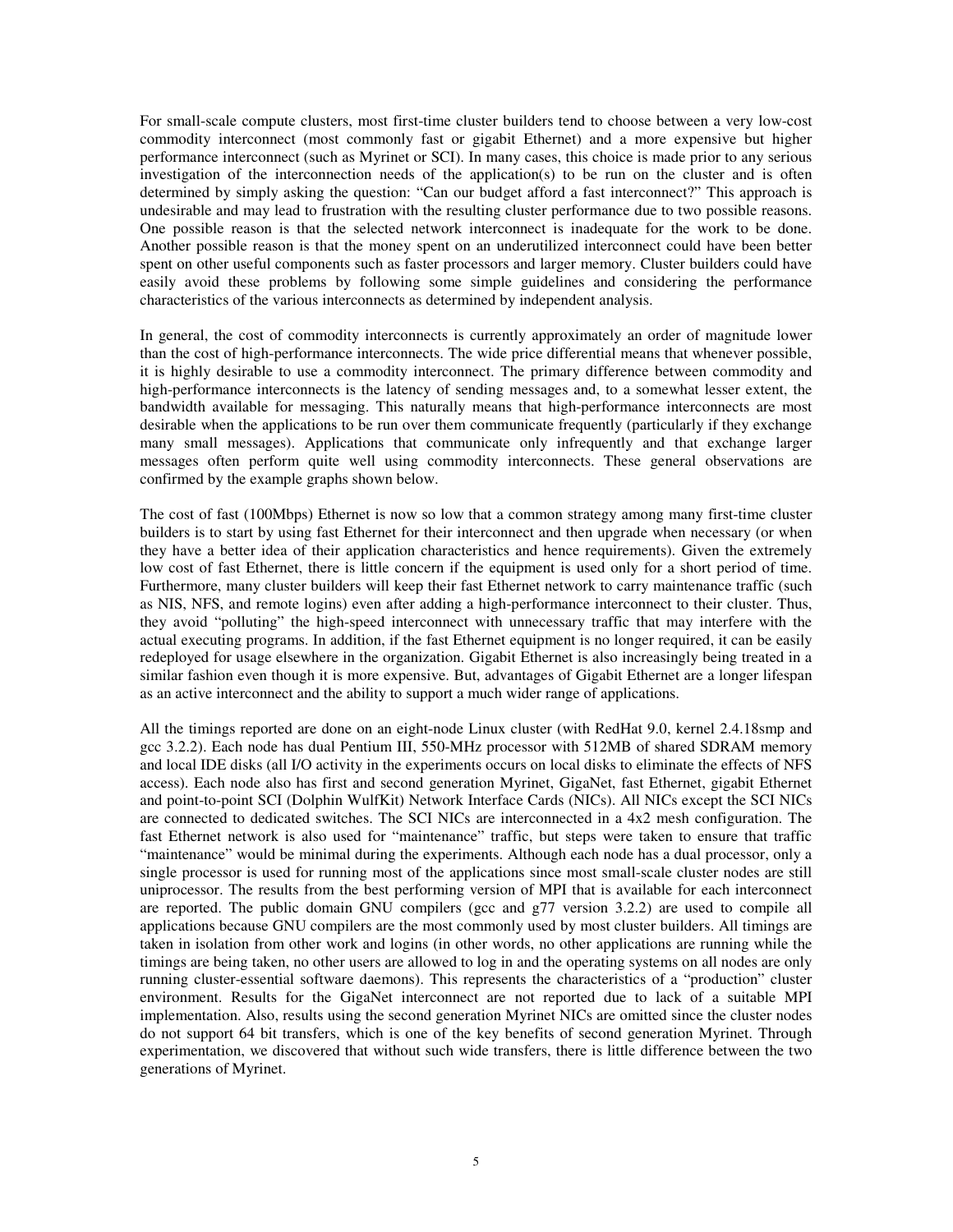

#### **Pallas Ping-Pong Bandwidth**

**Figure 2.** Bandwidth of four interconnects (H. Pourreza, et al. [23]).



**Latency of Ping-Pong Packets**

**Figure 3.** Latency of four interconnects (H. Pourreza, et al. [23]).

The base performance of the various interconnects (in terms of bandwidth and latency) are shown in Figures 2 and 3 respectively. The relative figures for the four networks are as expected with fast Ethernet clearly being inferior to all the other interconnects and gigabit Ethernet being noticeably below SCI and Myrinet despite advertising a similar raw bandwidth. Even from these results, it is clear that fast Ethernet would likely only be suitable for the most compute-bound applications.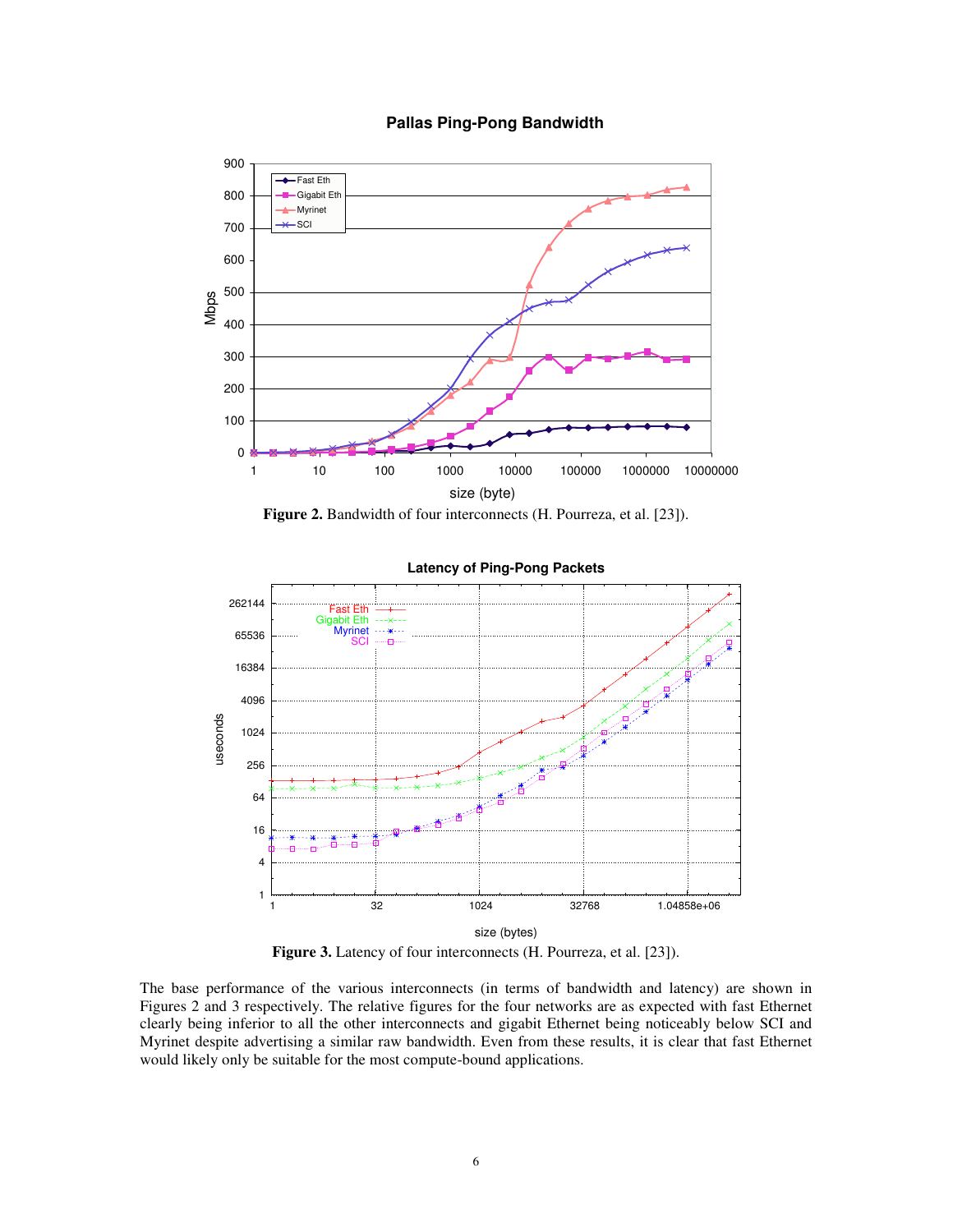#### **FT-A Benchmark**



**Figure 4.** The NPB FT-A benchmark (H. Pourreza, et al. [23]).



LU-A Benchmark

**Figure 5.** The NPB LU-A benchmark (H. Pourreza, et al. [23]).

The NPB suite consists of a number of parallel programs implemented using MPI that have a variety of communication patterns and frequencies (some of the programs are compute bound while others are communication bound). All programs are derived from real-world program codes. The sample results shown below are for the FT and LU benchmarks. The FT-A benchmark (shown in Figure 4) implements a Fourier Transform (on relatively small data – the "-A" suffix) and is quite communication bound while the LU-A benchmark (shown in Figure 5) implements LU decomposition (also on small data) and is relatively compute bound. The trends seen for FT are consistent with those described earlier and expected. The fact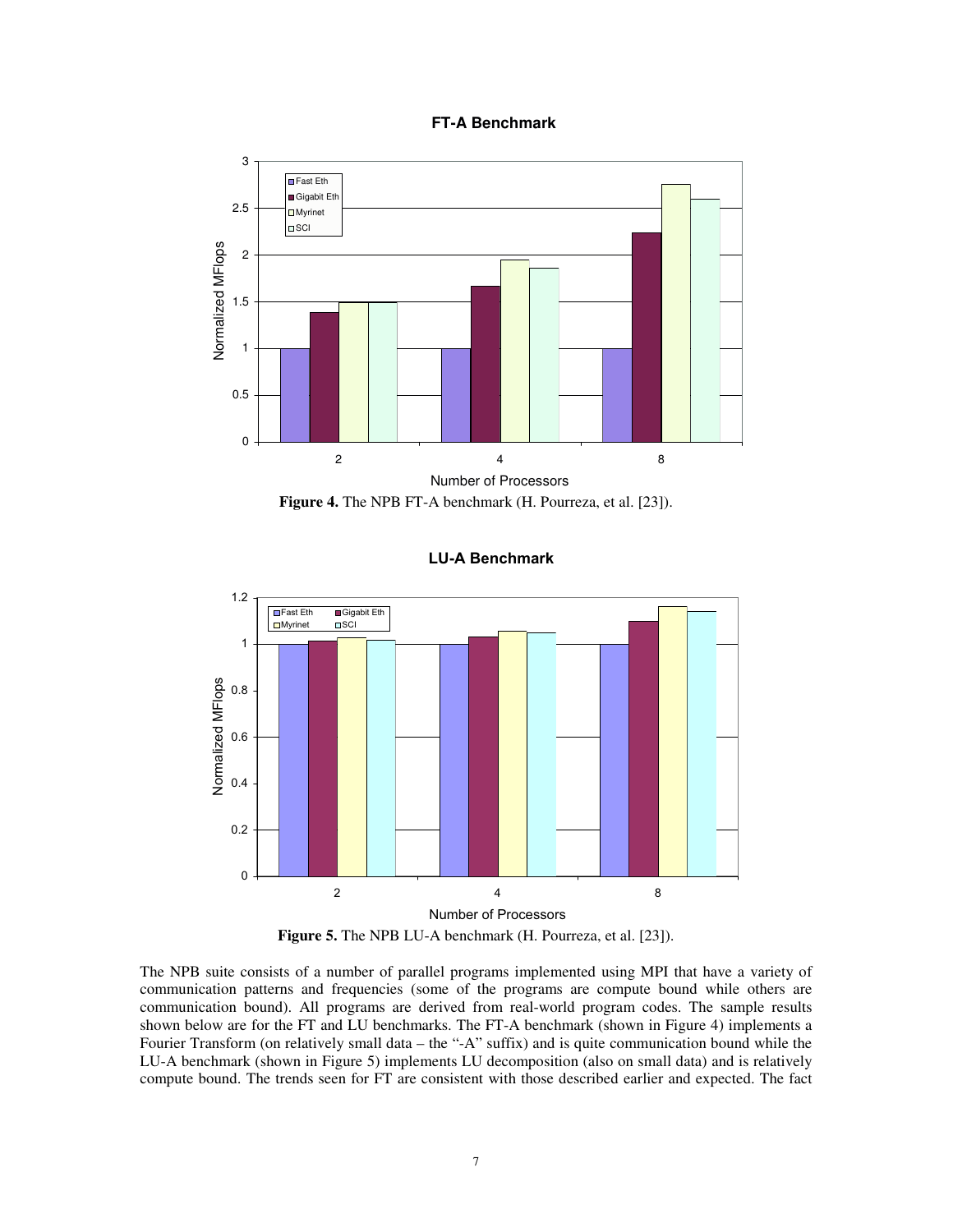that LU is more compute bound is reflected by the improved relative performance of the commodity interconnects in Figure 5.





**LU-A Speedup**





Figures 6 and 7 show speedup values for FT-A and LU-A on the four interconnects, in this case using all 16 processors in the cluster. Again, the impact of LU's being compute bound is clearly evident, reinforcing the idea that strongly compute-bound code can make good use of cheap, commodity interconnects.

It is useful to note that the overall results obtained for the large, real world MPI applications are highly consistent with the results for the NPB suite. Both sample applications (PSTSWM and GROMACS) are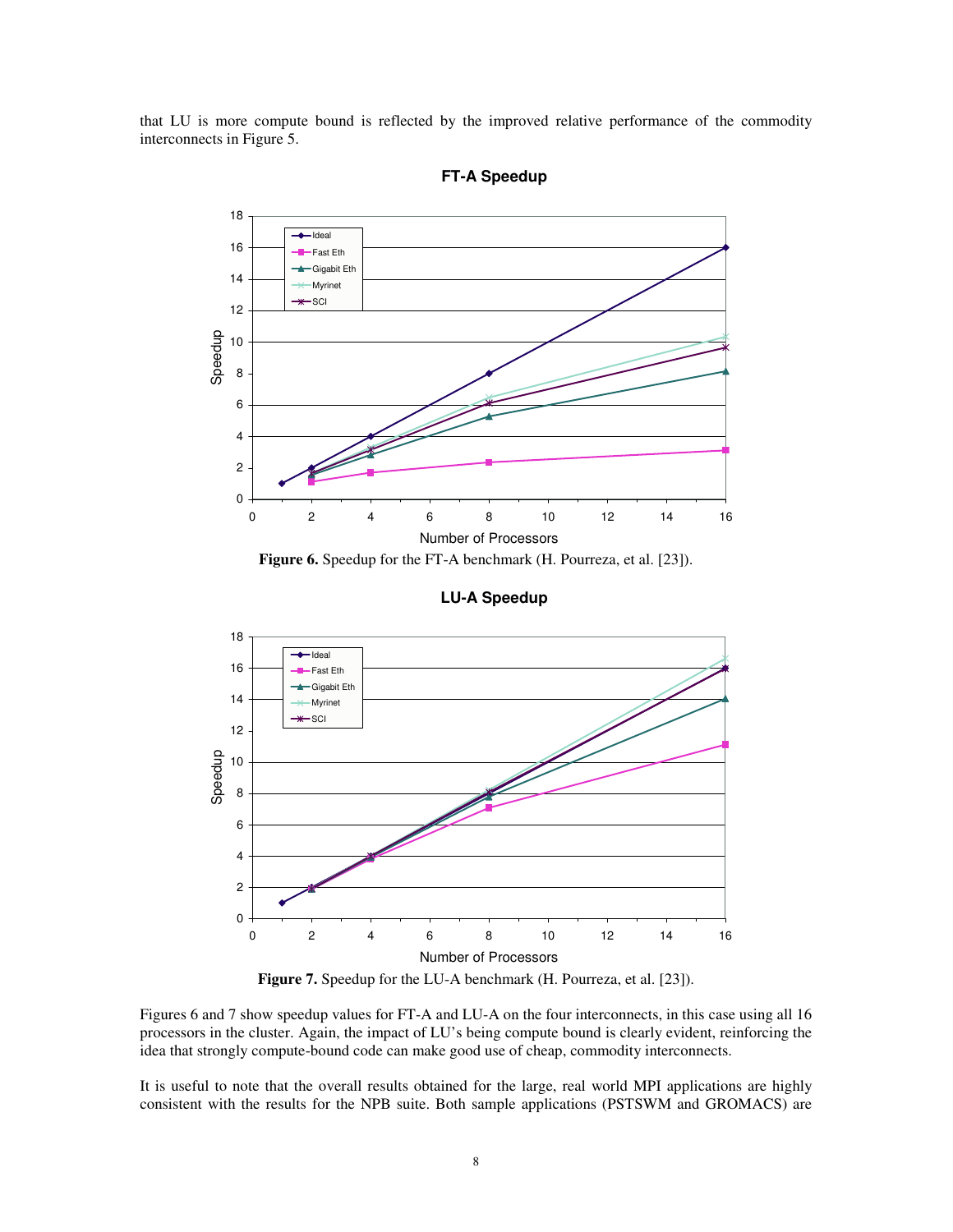moderately compute bound (PSTSWM more so than GROMACS). As a result, fast Ethernet is an undesirable interconnect to use when running them. It is interesting to note that the effect of the point-topoint interconnects in SCI also begin to have a negative impact in GROMACS (presumably since some of the nodes must forward messages on behalf of other nodes).

From the graphs shown (as well as other related work) and considering the cost of the networking equipment, it is clear that fast Ethernet is no longer a desirable choice for a cluster interconnect unless cost is an over-riding consideration (in which case, poor cluster performance for all but the most computebound applications must be expected). Despite its extremely low raw latency, SCI can experience problems when used in a point-to-point configuration due to the overhead of forwarding "third-party" messages. To take full advantage of SCI's capabilities, the cluster programmer must be prepared to expend significant effort to ensure that the application is structured to minimize non-direct communication. This is often an onerous task and one that should not be taken lightly. Of all interconnects, Myrinet offers the best and most consistent performance but is also (not surprisingly) the highest cost interconnect. Gigabit Ethernet, a commodity interconnect, offers surprisingly good performance for a fair range of applications (excluding those which are heavily communication bound) and is likely a good interconnect for many cluster builders if they expect their applications to be at least partially compute bound. Gigabit Ethernet is now significantly cheaper than Myrinet and other similar interconnect technologies (e.g. GigaNet and Infiniband). Further, with the appropriate switches, better performance can be obtained with Gigabit Ethernet using "Jumbo" frames. But of course, the best way to select an interconnect is by benchmarking the application(s) to be run. If this is not possible, the use of the guidelines described and tests based on the NPB suite appear to be reasonable alternatives.

# **3. Single System Image (SSI)**

The Single System Image (SSI) [24] represents the view of a distributed system as a single unified computing resource. This provides better usability for the users as it hides the complexities of the underlying distributed and heterogeneous nature of clusters from them. SSI can be established through one or several mechanisms implemented at various levels of abstraction in the cluster architecture: hardware, operating system, middleware, and applications.

The design goals for SSI cluster-based systems focus on complete transparency of resource management, scalable performance, and system availability in supporting user applications. Key SSI attributes that are generally considered desirable includes point of entry, user interface, process space, memory space, I/O space, file hierarchy, virtual networking, job management system, and control point and management. Table 3 summarizes how SSI can be achieved at different levels of abstraction with examples. The next section explains the cluster resource management systems.

| Level of Abstraction    | Description and Examples                                                                                                                            |  |
|-------------------------|-----------------------------------------------------------------------------------------------------------------------------------------------------|--|
| Hardware                | Implementing SSI at Hardware layer (lowest level of abstraction) allows the user to view a<br>cluster as a shared-memory system. Some examples are: |  |
|                         | Memory Channel [25]                                                                                                                                 |  |
|                         | Distributed Shared Memory (DSM) [26][27]                                                                                                            |  |
| <b>Operating System</b> | Modifying existing operating system kernel to support SSI. Some examples are:<br>MOSIX [28]<br>٠                                                    |  |
|                         | Solaris MC [29]                                                                                                                                     |  |
|                         | UnixWare [30][31]<br>٠                                                                                                                              |  |
|                         | Constructing a new operating system layer that integrates operating systems on each node.<br>Some examples are:                                     |  |
|                         | GLUnix [32]<br>٠                                                                                                                                    |  |
| Middleware              | Implementing SSI at Middleware layer is the most common for clusters.                                                                               |  |

**Table 3.** Achieving Single System Image (SSI) at different levels of abstraction.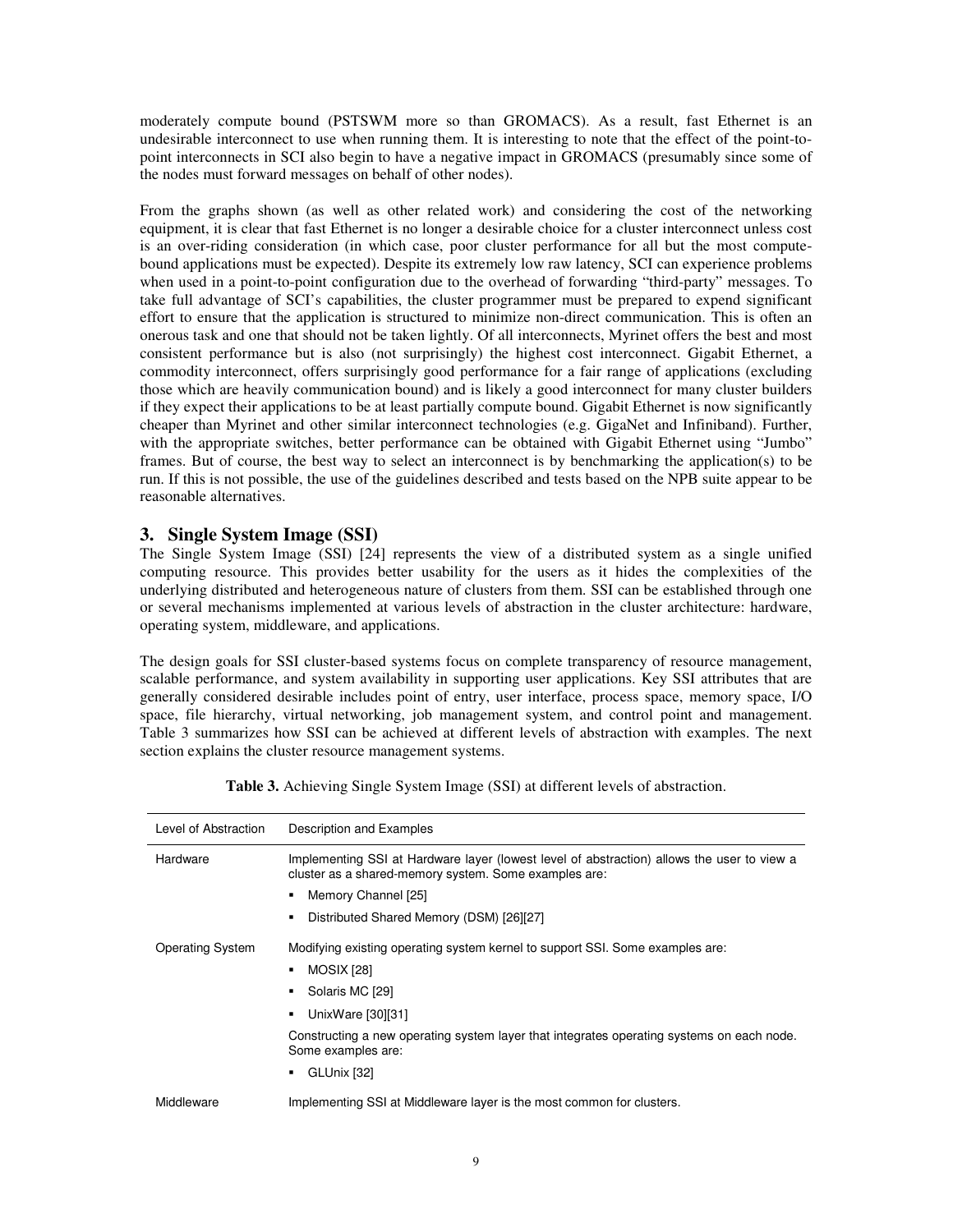| Level of Abstraction | Description and Examples                                                                                                                     |  |  |
|----------------------|----------------------------------------------------------------------------------------------------------------------------------------------|--|--|
|                      | Using a programming environment for development and execution of applications. Some<br>examples are:                                         |  |  |
|                      | Parallel Virtual Machine (PVM) [33]<br>٠                                                                                                     |  |  |
|                      | Installing resource management systems (RMS) that manage resources and applications in<br>the cluster. Some examples are:                    |  |  |
|                      | Condor [34]<br>٠                                                                                                                             |  |  |
|                      | Loadleveler [35]<br>٠                                                                                                                        |  |  |
|                      | Load Share Facility (LSF) [36]<br>٠                                                                                                          |  |  |
|                      | Open Portable Batch System (OpenPBS) [37]<br>٠                                                                                               |  |  |
|                      | Sun Grid Engine (SGE) [38]<br>٠                                                                                                              |  |  |
|                      | Libra [39]<br>٠                                                                                                                              |  |  |
| Application          | Implementing SSI at Application layer (highest level of abstraction) provides an application-<br>specific user interface. Some examples are: |  |  |
|                      | PARMON [40]<br>٠                                                                                                                             |  |  |
|                      | Linux Virtual Server [41]<br>٠                                                                                                               |  |  |
|                      | Problem Solving Environments [42]<br>٠                                                                                                       |  |  |

## **SSI at Operating System Level**

The operating system in each of the cluster nodes provides the fundamental system support for the combined operation of the cluster. The operating system provides services such as protection boundaries, process/thread coordination, inter-process communication, and device handling, thus creating a high-level software interface for user applications.

A cluster operating system is desired to have the following features:

- *Manageability*: Ability to manage and administrate local and remote resources.
- *Stability*: Support for robustness against system failures with system recovery.
- **Performance:** All types of operations should be optimized and efficient.
- *Extensibility:* Provide easy integration of cluster-specific extensions.<br>■ Sealability: Able to scale without impact on performance
- *Scalability*: Able to scale without impact on performance.
- *Support*: User and system administrator support is essential.
- *Heterogeneity*: Portability over multiple architectures to support a cluster consisting of heterogeneous hardware components. May be achieved through the use of middleware.

There are two main types of cluster operating systems: free and commercial. Examples of free releases are Linux and MOSIX. Linux [43] is the most widely used cluster operating system since it is free, open-source and has a wide user and developer community. MOSIX [28] is a set of extensions built on top of the Linux kernel that enables process migration in a cluster environment to support automatic load balancing. Commercial releases of cluster operating systems are proprietary and shipped with commercial clusters. Examples include IBM's AIX [44], SGI's IRIX [45], Sun's Solaris MC [29], HP/Compaq's Tru64 [46],

SCO's Unixware [30], and Microsoft's Windows NT/2000 [47] and Windows Server family.

## **4. Resource Management System (RMS) Middleware**

A cluster resource management system (RMS) acts as a cluster middleware that implements the SSI [24] for a cluster of machines. It enables users to execute jobs on the cluster without the need to understand the complexities of the underlying cluster architecture. A RMS manages the cluster through four major branches, namely: *resource management*, *job queuing*, *job scheduling*, and *job management*.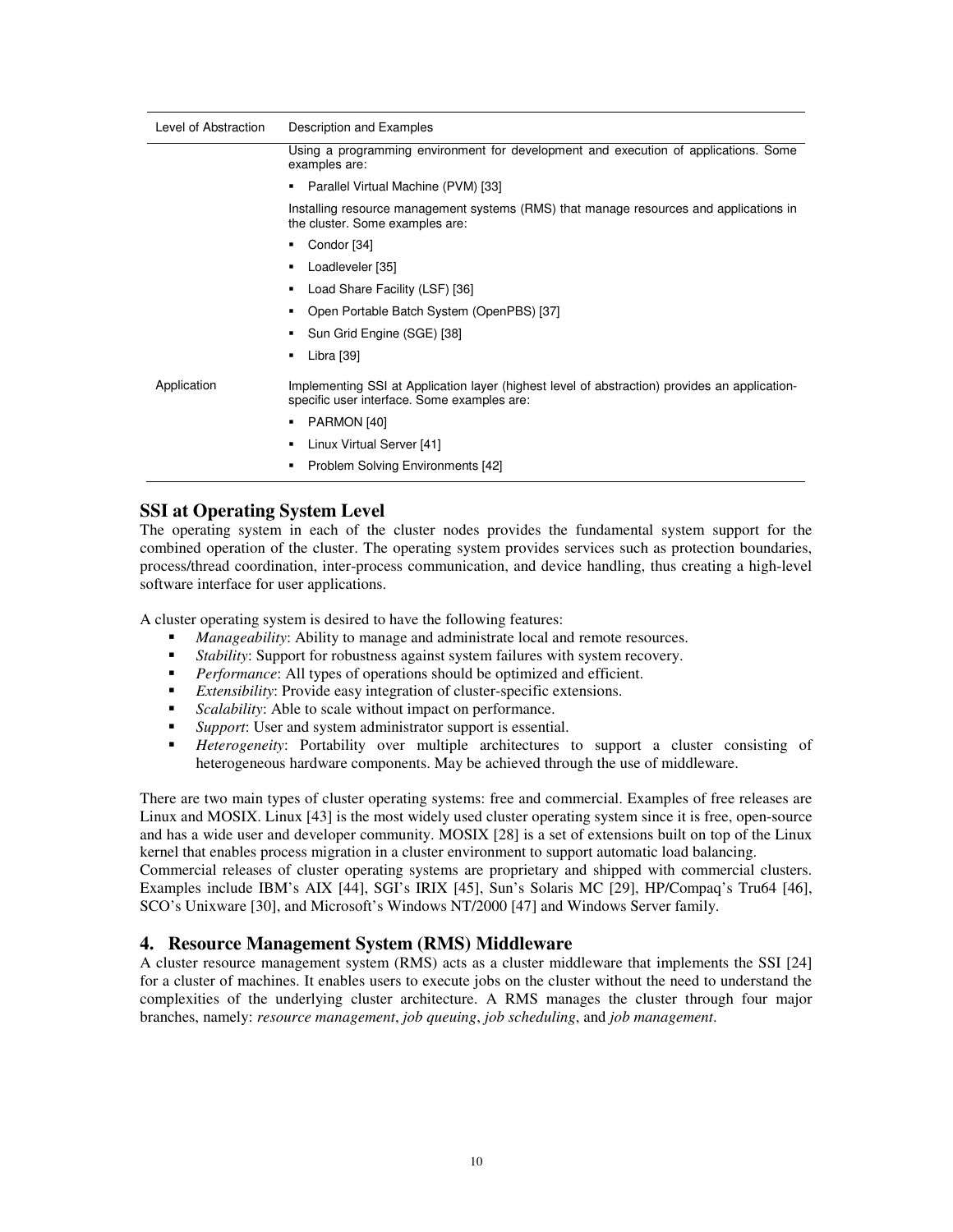

**Figure 8.** Cluster RMS architecture.

Figure 8 shows a generic architecture of cluster RMS. A RMS manages the collection of resources such as processors and disk storage in the cluster. It maintains status information of resources so as to know what resources are available and can thus assign jobs to available machines. The RMS uses job queues that hold submitted jobs until there are available resources to execute the jobs. When resources are available, the RMS invokes a job scheduler to select from the queues what jobs to execute. The RMS then manages the job execution processes and returns the results to the users upon job completion.

The advent of Grid computing [48] further enhances the significance of the RMS in clusters. Grid brokers can discover Grid resources such as clusters and submit the jobs to via a RMS. The RMS then manages and executes the jobs before returning the results back to the Grid brokers. To enable effective resource management on clusters, numerous cluster management systems and schedulers have been designed. Table 4 gives a summary of some examples of RMS.

| <b>RMS</b>                                        | Organization                       | <b>Brief Description and Website</b>                                                                                                                  |
|---------------------------------------------------|------------------------------------|-------------------------------------------------------------------------------------------------------------------------------------------------------|
| Condor                                            | University of<br>Wisconsin-Madison | Able to detect and execute jobs on idle non-dedicated machines.<br>http://www.cs.wisc.edu/condor                                                      |
| Loadleveler                                       | <b>IBM</b>                         | Manages resources and jobs for IBM clusters.<br>http://www.ibm.com/servers/eserver/clusters/software                                                  |
| Load Share<br>Facility (LSF)                      | Platform<br>Computing              | Adopts a layered architecture that supports many extension utilities.<br>http://www.platform.com/products/LSF                                         |
| Open Portable<br><b>Batch System</b><br>(OpenPBS) | <b>Altair Grid</b><br>Technologies | Supports multiple scheduling policies based on extensible scheduler<br>architecture.<br>http://www.openpbs.org                                        |
| Sun Grid Engine<br>(SGE)                          | Sun Microsystems                   | The Enterprise edition supports scheduling of jobs over multiple<br>clusters within an organization.<br>http://gridengine.sunsource.net               |
| Libra                                             | University of<br>Melbourne         | Supports resource allocation based on computational economy<br>principles and users' quality of service requirements.<br>http://www.gridbus.org/libra |

| Table 4. Examples of Resource Management Systems (RMS) middleware. |  |  |
|--------------------------------------------------------------------|--|--|
|--------------------------------------------------------------------|--|--|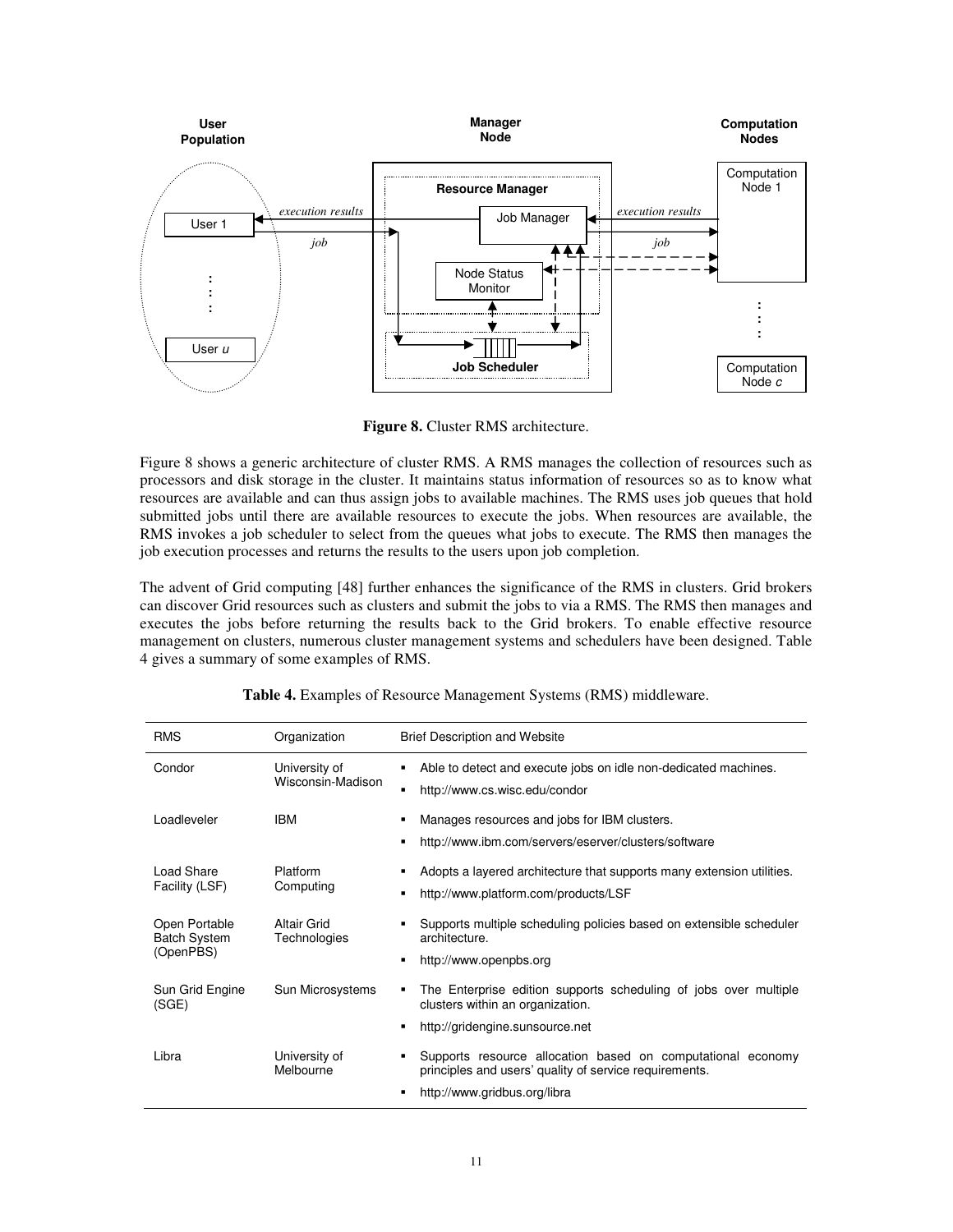*Condor* [34] developed by the University of Wisconsin-Madison is not only able to manage a cluster of dedicated machines, but also allows execution of jobs on non-dedicated machines that are otherwise left idle. Condor can automatically detect these idle machines and use them via checkpointing and migration of job processes. Idle machines are placed into a Condor pool so that they are allocated for job execution, and taken out of the pool when they become busy. Condor also provides extensions for using multiple Condor pools. A technique in Condor called *flocking* allows jobs submitted within a Condor pool to execute on another separate pool of machines. A version of Condor called *Condor-G* also supports the utilization of Globus [49] software that provides the infrastructure for authentication, authorization and remote job submission of Grid resources.

LoadLeveler [35] is a resource management system developed by IBM to manage resources for IBM cluster products. LoadLeveler schedules jobs and provides functions for building, submitting, and processing jobs. When a user submits a job, LoadLeveler examines the job command file to determine what resources the job requires. Based on the jobs' requirements, it determines which machines are best suited to provide these resources and the best time for the job to be dispatched to the machines, and then dispatches the job at that time. To aid this process, LoadLeveler uses job queues to store the list of jobs that are waiting to be processed. LoadLeveler also uses a classification mechanism called job classes to schedule jobs to run on machines. For example, a job class called "short" contains short running jobs, while a job class called "weekend" contains jobs that are only allowed to run on the weekends. Job classes can be defined by the administrator to restrict which users can use a specific job class and what jobs can run on a particular machine.

LSF [36] is a loosely coupled cluster solution for heterogeneous systems, allowing LSF extension modules to be installed to provide advanced services. This is possible due to LSF's design based on a layered architecture. It follows a layered architecture. The base layer consisting of *Base System* and *Server Daemons* layers*,* provides low-level cluster services such as dynamic load balancing and transparent access to the resources available on all participating machines in the cluster. Other LSF Utilities are then supported on top of the base layer at the *Utilites* layer. Examples of LSF utilities include: *LSF Batch* that provides a centralized resource management system for the cluster, *LSF MultiCluster* that enables users to access resources on multiple LSF clusters in different geographic locations, and *LSF Analyzer* that generate reports about the cluster by processing historical workload data.

OpenPBS [37] is the open-source version of the Portable Batch System (PBS). PBS was developed for NASA to control job execution and manage resources for Numerical Aerodynamic Simulation (NAS) applications. It aims to be a flexible and extensible batch processing system that supports multiple scheduling policies and job migration to meet the unique demands of heterogeneous computing networks. Currently, a new commercial version of PBS called PBSPro is available with more advanced features, such as supporting preemption, backfilling algorithm and advanced reservation for scheduling. OpenPBS adopts an independent scheduler architecture that enables the administrator to modify the existing default scheduling policies easily to suit different requirements of the cluster. The administrator can create his own new customized scheduler that define what types of resources and how much of each resource can be used by each job.

SGE [38] is currently an open source project by Sun Microsystems that aims to establish community-driven standards that facilitates execution of computationally intensive applications. The user is able to submit batch, interactive and parallel jobs to SGE. SGE also provides transparent workload distribution within the cluster and supports check-pointing that enables jobs to migrate automatically between machines without user intervention based on load demands. The Enterprise Edition of SGE supports resource management and scheduling over multiple clusters within an organization. This enables the negotiation of resource and job policies to facilitate cooperation across multiple clusters.

Libra [39] is a computational economy driven scheduling system that aims to improve the value of utility delivered to the user and quality of services, as opposed to existing cluster RMS that focuses on system centric approach to resource management. Developed as part of the Gridbus Project at the University of Melbourne, Libra is designed to support allocation of resources based on the users' quality of service (QoS)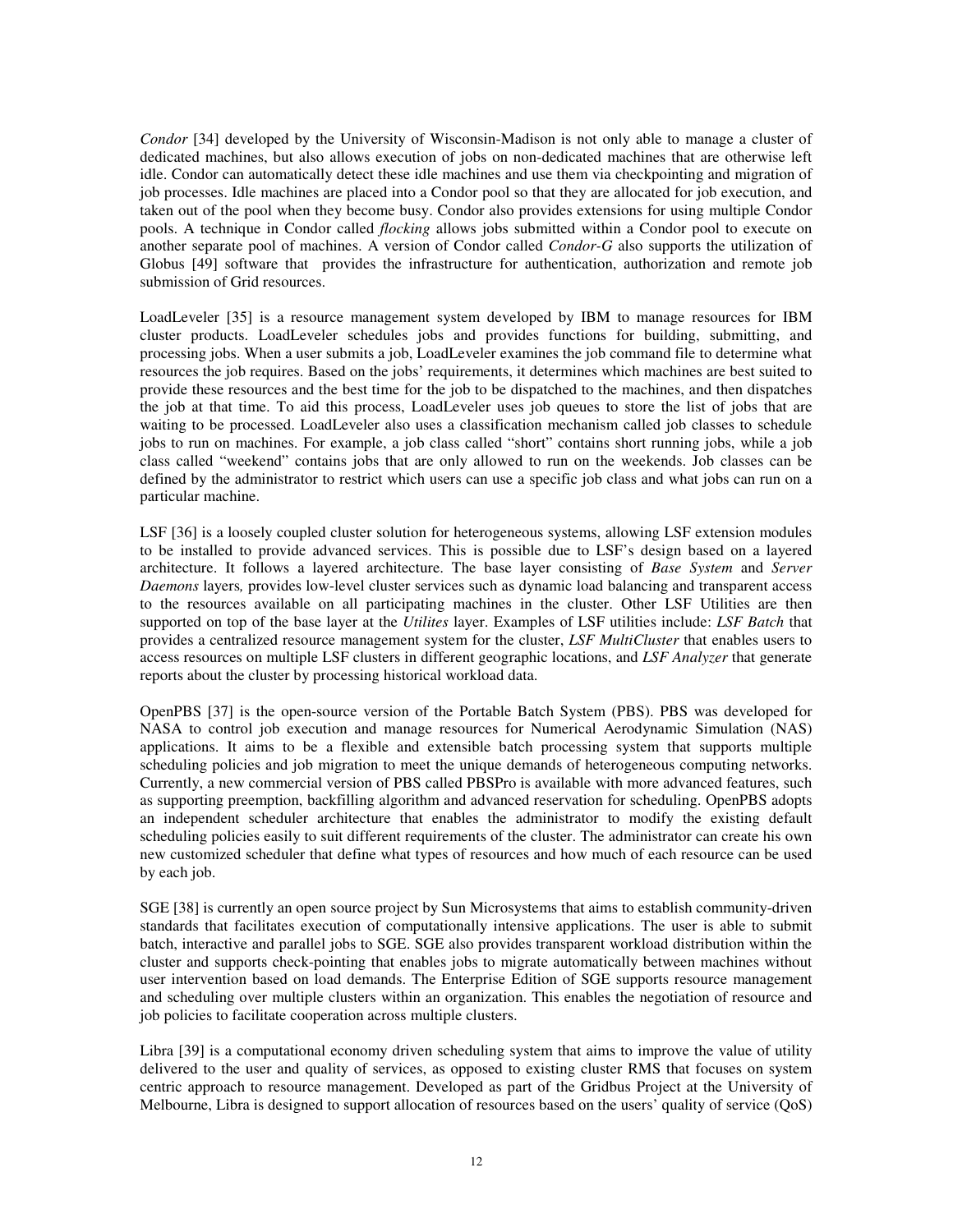requirements. It is intended to work as an add-on to the existing queuing and resource management system. The first version has been implemented as a plug-in scheduler to PBS. The scheduler offers market-based economy driven service for managing batch jobs on clusters by scheduling CPU time according to userperceived value (utility), determined by their budget and deadline rather than system performance considerations. Libra shows that the deadline and budget-based proportional resource allocation strategy improves the utility of the system and user satisfaction as compared to system-centric scheduling strategies. We believe that such a feature of Libra helps in enforcing resource allocation based on service-level agreements when cluster services are offered as a utility on the Grid.

#### **5. Cluster Programming Models**

All of a cluster's subsystems, from I/O to job scheduling to the choice of node operating system, must support the applications the cluster is designed to run. While small clusters are often constructed to support a single class of applications, such as serving Web pages or database applications, larger clusters are often called on to dedicate parts of their resources to different kinds of applications simultaneously [50][51]. These applications often differ not only in their workload characteristics, but also in the programming models they employ. The programming models employed by an application, in turn, determine the key performance characteristics of a cluster application. This section details the most important programming models used to construct cluster-aware applications; the next section provides examples of cluster applications constructed with one or more of these models.

Cluster computing programming models have traditionally been divided into categories based on the relationship of programs to the data the programs operate on [52]. The Single-Instruction, Single-Data (SISD) model defines the traditional von Neumann computer. Multiple-Instruction, Multiple-Data (MIMD) machines include most of today's clusters as well as parallel computers. In the Single-Instruction, Multiple-Data (SIMD) model each processor executes the same program. Finally, the Multiple-instruction, Single-Data model (MISD) defines systems where multiple programs operate on the same data. MIMD emerged as the most prevalent programming model on clusters.

In addition to dividing cluster programming models based on how programs relate to data, programming models can also be categorized on how they exploit a cluster's inherent parallelism. On that basis, cluster computing programming models can roughly be divided in two categories: The first category of models allow a serial (non-parallel) application to take advantage of a cluster's parallelism. The second category of programming models aid in the explicit parallelization of a program. Since cluster users are much more familiar with creating a serial program than developing explicitly parallel applications, the first category of programming models have become dominant in cluster computing applications.

Pfister [5] coined the term SPPS (serial program, parallel subsystem) to describe a common technique of running a serial program on a cluster. In SPPS, many instances of a serial program are distributed on a cluster. A parallel subsystem provides input to each serial program instance, and captures output from those programs, delivering that output to users. Because there are multiple programs on the clusters, operating on multiple data, SPPS is a form of MIMD. This section describes the two most common categories of SPPS programming models: distributed shared virtual memory-based systems, and message passing as illustrated by the Message Passing Interface (MPI) standard. Finally, programming models based on virtual machines are explained.

The SPPS model facilitates a division of labor in developing a cluster application: it allows a domain expert to write serial programs, and delegates the task of creating an often complex parallel subsystem to highly skilled parallel programming specialists. The parallel subsystem in an SPPS-style cluster application is increasingly provided in the form of off-the-shelf middleware.

For example, Database Management Systems (DBMS) and Transaction Processing Monitors (TPM) routinely apply the SPPS technique to hide the complexity of parallel operations from users. A database query is typically submitted from a serial program to a cluster-aware DBMS subsystem responsible for query processing. That subsystem may process the query in a parallel fashion, possibly involving many cluster nodes. The query results are then returned to the serial program [53]. SPPS is used in scientific applications as well, allowing a scientist to focus on writing a serial program and submit that serial program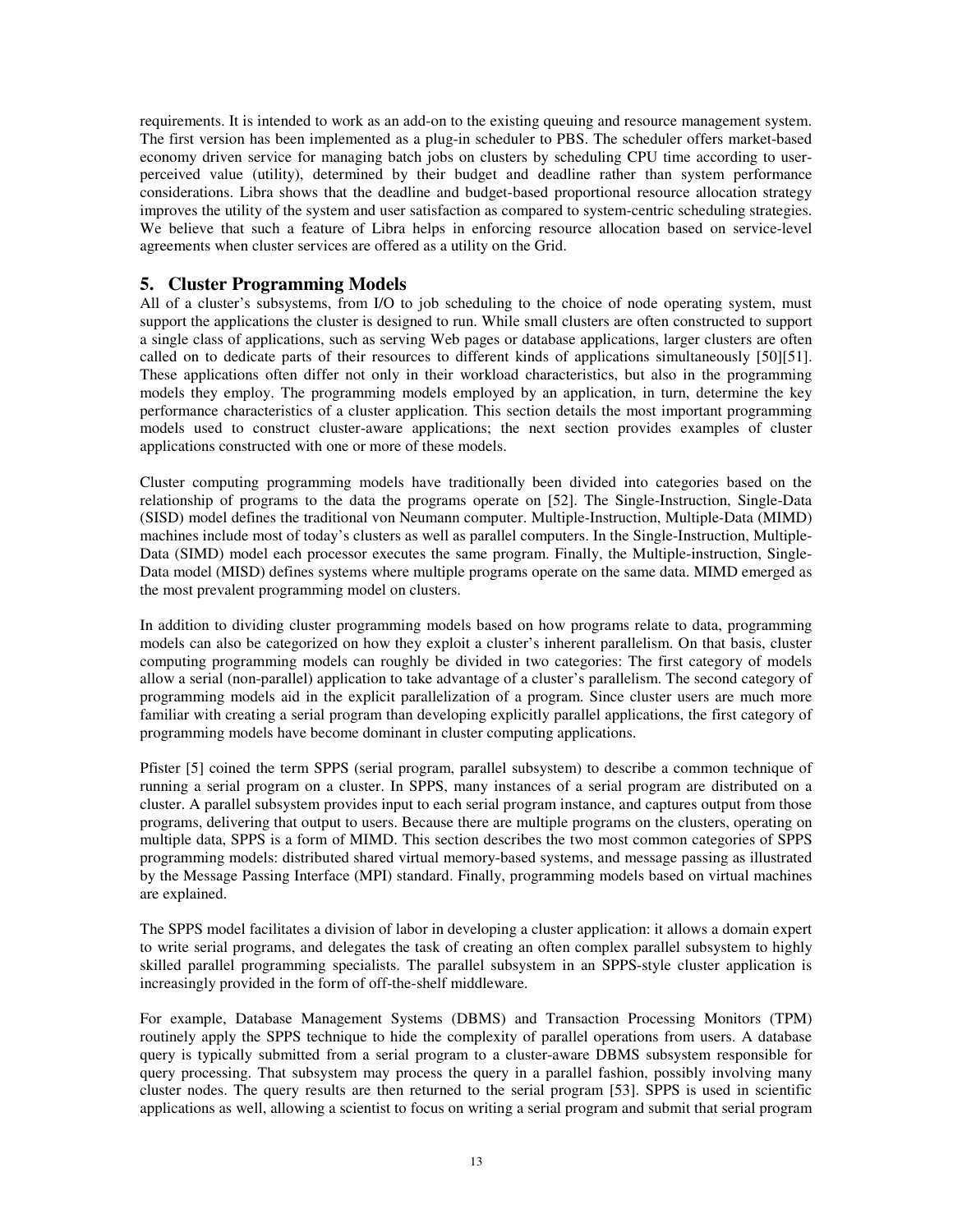for parallel execution on a cluster. An example is found in FermiLab's Cooperative Processes Software (CPS) [54].

When many instances of a serial program operating in parallel, those instances must coordinate work through a shared cluster resource, such as distributed shared memory or a message passing infrastructure. The primitive operations that coordinate the work of concurrently executing serial programs on a cluster define a *coordination language* [55]. A coordination language is often described in terms of an Application Programming Interface (API) to a parallel subsystem. Such an API offers bindings to one or more programming languages. Another way to describe a coordination language is to use declarative scripting, which differs from API since it describes the required conditions and relationships, and let the computer system determine how to satisfy them. A coordination language together with a programming language defines the programming model of a cluster parallel application. Table 5 shows some examples of cluster programming models.

| Programming<br>Environment               | Coordination<br>Language   | Supported<br>Programming<br>Language | Website                                                                                    |  |
|------------------------------------------|----------------------------|--------------------------------------|--------------------------------------------------------------------------------------------|--|
| Linda                                    | API                        | C. Fortran                           | http://www.cs.yale.edu/cswwworig/Linda/linda.html<br>٠                                     |  |
| JavaSpaces                               | <b>API</b>                 | Java                                 | http://www.sun.com/jini<br>٠                                                               |  |
|                                          |                            |                                      | http://www.jini.org<br>٠                                                                   |  |
| Message<br>Queues                        | <b>API</b>                 | $C. C++.$ Java                       | http://www.microsoft.com/windows2000/technologies/com<br>٠<br>munications/msmq/default.asp |  |
|                                          |                            |                                      | http://www-306.ibm.com/software/integration/mqfamily<br>٠                                  |  |
|                                          |                            |                                      | http://wwws.sun.com/software/products/message queue<br>٠                                   |  |
| Message<br>Passing<br>Interface (MPI)    | <b>API</b>                 | $C, C_{++}.$<br>Fortran              | http://www.mpi-forum.org<br>٠                                                              |  |
| JavaGroups                               | API                        | Java                                 | http://www.jgroups.org/javagroupsnew/docs<br>٠                                             |  |
| <b>Parallel Virtual</b><br>Machine (PVM) | <b>API</b>                 | $C, C_{++}$<br>Fortran               | http://www.csm.ornl.gov/pvm/pvm_home.html<br>٠                                             |  |
| Parameter<br>Sweep                       | Script based<br>constructs | Declarative<br>programming           | http://www.csse.monash.edu.au/~davida/nimrod<br>٠                                          |  |

The Linda *tuplespace* system [56] exploits distributed shared memory [57] to facilitate the parallel execution of a serial program on a cluster. Linda defines primitive operations on a shared memory resource, allowing data items – "tuples" – to be written to that memory, read from shared memory, and deleted from shared memory. A tuple is similar to a database relation. A serial process with access to the shared memory writes data items to memory, marking each item with an attribute indicating that that item requires processing. Another process awaiting newly arriving tuples removes such an item from the shared memory, performs computations on that data item, and deposits the results into the shared memory. The original submitter of the job then collects all the results from the tuplespace. Each process operating on a tuplespace is typically a serial program, and the Linda system facilitates the concurrent execution of many such programs.

JavaSpaces [58] is an object-oriented Linda system that takes advantage of Java's platform-independent code execution and mobile code facility. Mobile code allows not just data, but also code to move from one cluster node to another at runtime. A master node runs a JavaSpace process, providing a shared memory resource to other cluster nodes that act as workers. When a worker removes a job request from the shared JavaSpace, the operating codes for that job dynamically download to that worker. The worker executes that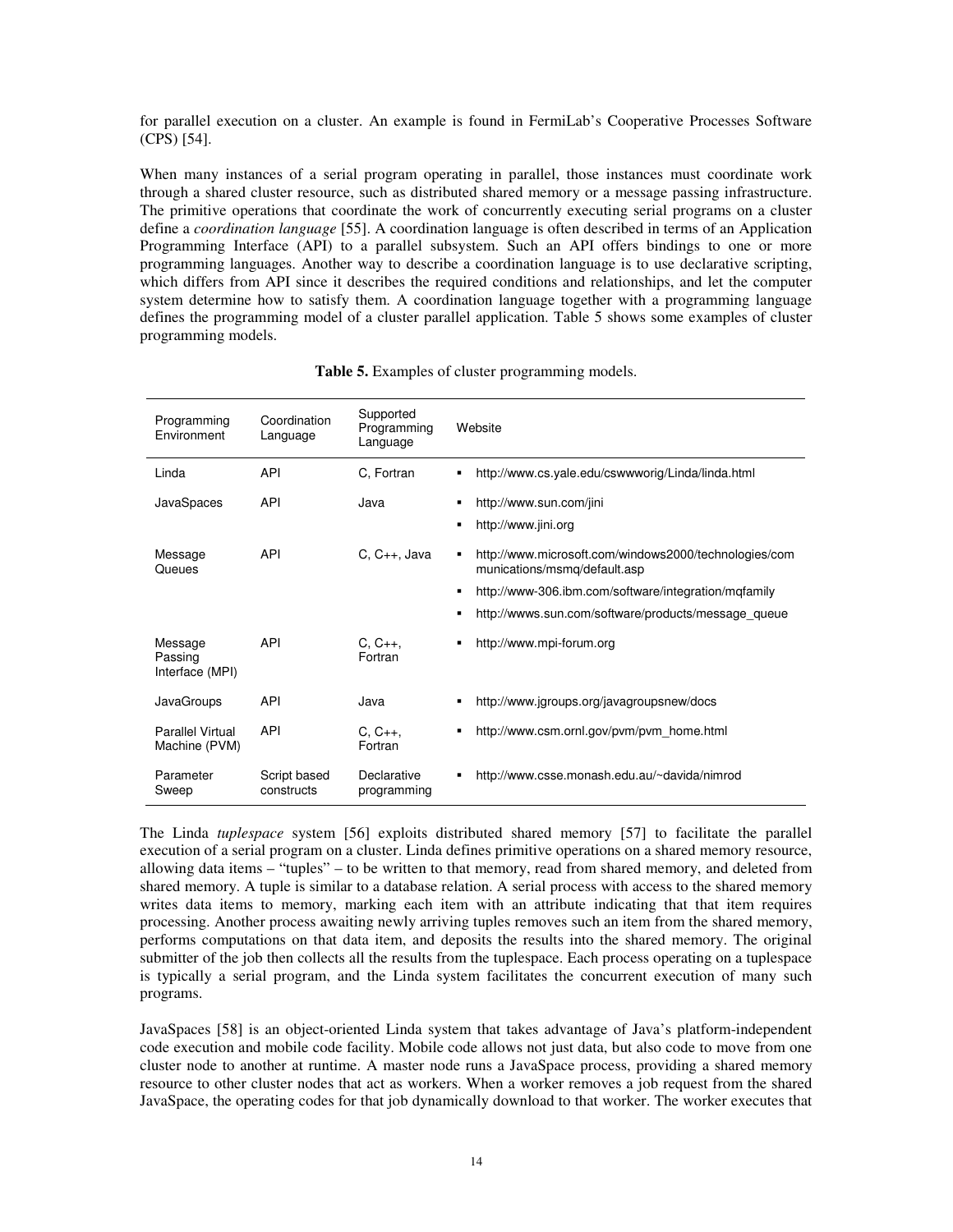downloaded code, and places the output of that execution into the JavaSpace. JavaSpaces, therefore, facilitates the automatic runtime distribution of code to cluster nodes. JavaSpaces also provides optional transactional access to the shared memory resource, which is especially helpful in the case of very large clusters with frequent node failures.

While message queues first became popular with SMPs as a load distribution technique [5], distributed message queues have become increasingly popular with clusters as well. Distributed queues are a form of distributed shared memory with the added property of ordered message delivery. Most message queues in commercial use also provide transactional access to the queue.

While distributed shared memory facilitates communication via a shared cluster resource, the message passing model coordinates work by sending and receiving messages between processes. The Message Passing Interface (MPI) [10] standard defines a programming model for message passing, along with a series of functions to support that programming model. Language bindings to MPI functions exist for a variety of languages, such as C, C++, and Fortran. In addition, a Java-based version of MPI specifies how this programming model can be used from Java programs [59].

In the MPI model, a set of processes are started at program startup. There is one process per processor, but each processor may execute a different process. Thus, MPI is a message passing programming model for MIMD systems. During program execution, the number of processes in an MPI program remains fixed.

MPI processes are named, and processes send and receive messages in a point-to-point fashion based on process name. Processes can be grouped, and collective communication functions can be used to perform global operations on a group, such as broadcast and synchronization. Message exchanges in MPI can convey the communication context in which a message exchange occurs. MPI even offers a process the ability to probe its environment, and to probe for messages, allowing MPI programs to use both synchronous and asynchronous message exchange.

In addition to defining message exchange semantics, the MPI programming model provides explicit support for the construction of parallel programming libraries suitable for execution on a cluster [60]. Libraries written for the MPI standard are portable, and can be reused by higher-level application software. The chief MPI tools for library construction are communication contexts, process groups, virtual topologies, and cached attributes. An MPI construct called a "communicator" encapsulates all these functions in a reusable fashion.

An MPI process group is an ordered collection of processes that defines the scope for process names and for collective communication. Because the system can differentiate between processes sharing a context, communication context allows partitioning of information during message exchange. Separate contexts by MPI libraries insulate communication internal to the library execution from external communication.

An MPI *communicator* can be thought of as a group identifier associated with a context. *Intra*communicators operate on a single group, whereas *inter*-communicators are used for point-to-point communication between two groups of processes. While intra-communicators let a library developer encapsulate communication internal to a library, inter-communicators bind two groups together, with communication contexts shared by both groups.

The MPI standard limits itself to defining message passing semantics and functions, and to defining the primitives required for reusable libraries. MPI does not provide an infrastructure for program construction and task management. Those responsibilities are left to MPI implementations. The most popular implementation of the MPI standard is MPICH [61]. Available as an open-source package, MPICH supports the latest MPI 2 standard [10]. MPI has recently been extended for Grid communication with the MPICH-G library [62].

While MPI provides a comprehensive message passing library of over 150 functions, several of the key MPI concepts have influenced the design of smaller, special-purpose message passing libraries. JavaGroups [63] is an open-source Java toolkit for reliable multicast communication on a cluster, or even on a wide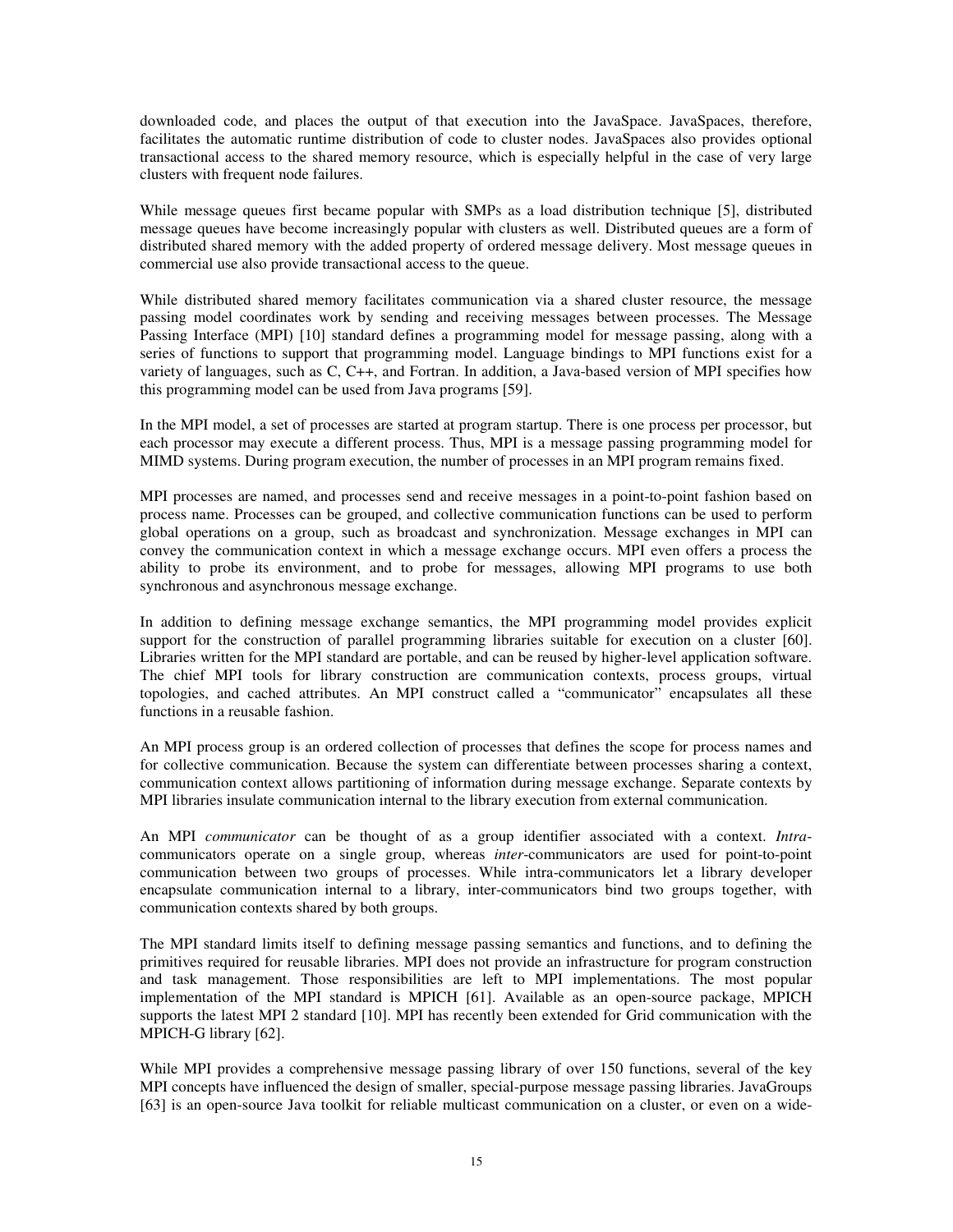area network. Similar to MPI, JavaGroups facilitates the creation of processes groups, and also allows the processes to dynamically join or leave groups. An automatic membership detection infrastructure in JavaGroups handles the removal of non-responsive group members. Communication in JavaGroups can be point-to-point from one group member to another, or group communication (from one group member to an entire group). Several cluster-aware Java applications rely on JavaGroups for group message passing, such as the JBoss application server [64].

In addition to message passing and virtual shared memory, programming models based on virtual machines also facilitate the parallel execution of serial programs on a cluster (SPPS). The Parallel Virtual Machine (PVM) [33] consists of daemon processes, to be executed on all cluster nodes, and an application programming library. PVM presents heterogeneous cluster resources as a homogenous environment to a program. The PVM daemon process can run on machines with widely differing computational capabilities, from notebooks to supercomputers. PVM offers language bindings to C and C++ as a set of API functions, and a binding to Fortran as a series of subroutines.

Using PVM is straightforward. First, the user starts up the PVM daemons on the set of cluster nodes he wishes to incorporate into the shared cluster resource. Next, the user writes a set of serial programs, includes calls to the PVM routines, and links those programs with the PVM libraries. Finally, the user executes a "master" program on one machine. That program, through the PVM API calls, will spawn other programs, "slaves," on other cluster nodes as needed. Those programs communicate with each other through a simple message passing mechanism. The run concludes with the termination of the initial serial master program. Code for each slave program must be made available to the PVM daemon on each node prior to executing the master.

Each serial program running on nodes that make up a PVM instance typically runs as a task on a host's operating system. Therefore, the unit of parallelism in PVM is a task. A group of such tasks make up a PVM program. PVM tasks are identified by a task ID, typically an integer. Task IDs are assigned by PVM, and inter-task communication takes place in PVM based on task IDs. Currently, PVM does not use MPI for inter-task message passing communication. However, an effort is under way to incorporate the benefits of MPI into PVM [65].

A PVM task can belong to one or more task groups during its execution. Task groups in PVM are dynamic: A task can join or leave a task group during its execution without having to notify other tasks in a given group. PVM also supports group communication primitives: A task can broadcast a message not only to other members of the group to which it currently belongs, but also to tasks belonging to other task groups.

Parameter Sweep supports parallelism by executing the same program with different parameters in parallel as individual processes. An example of a tool that supports parameter sweep is Nimrod [66] which performs parameter sweep over a cluster of computers. Nimrod provides a script-based declarative programming language for defining parameter-sweep specification. It allows users to define varying values for key parameters to be studied in a simple script. Using the script, it automatically generates the required data files for each program depending on the set of parameters. Nimrod then selects a computer for each program, transfers the generated data files and other required files for each program to the selected workstation for execution, and transfer back the execution results.

## **6. Cluster Applications**

One category of applications where cluster computing is rapidly becoming the architecture of choice is Grand Challenge Applications (GCA). Grand Challenge Applications (GCAs) [67] are defined as fundamental problems in science and engineering with broad economic and scientific impact whose solution can be advanced by applying High Performance Computing and Communications (HPCC) technologies.

The high scale of complexity in GCAs demands enormous amount of resource needs, such as processing time, memory space, and communication bandwidth. A common characteristic of GCAs is that they involve simulations that are computationally intensive. Examples of GCAs are applied fluid dynamics,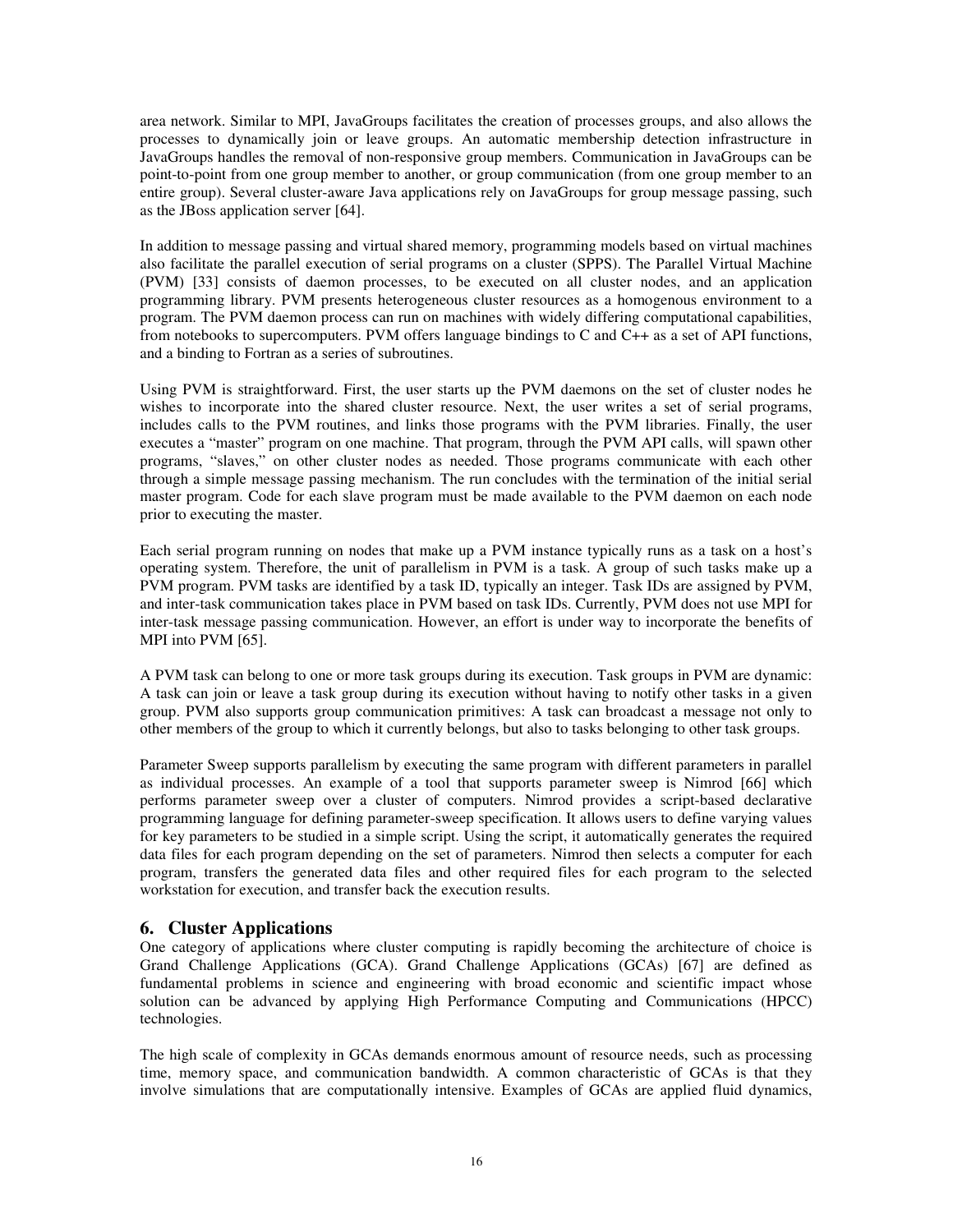environmental modeling, ecosystem simulation, biomedical imaging, biomechanics, molecular biology, molecular design, cognition, and computational sciences.

Other than GCAs, cluster computing is also being applied in other applications that demand high availability, scalability and performance. Clusters are being used as replicated storage and backup servers that provide the essential fault tolerance and reliability for critical applications. For example, the Internet search engine, Google [68] uses cluster computing to provide reliable and efficient internet search services. There are also many commercial cluster products designed for distributed databases and web servers. In the following sub-sections, we will discuss some of these applications and examine how cluster computing is used to enable them.

# **Google Search Engine**

Internet search engines enable Internet users to search for information on the Internet by entering specific keywords. A widely used search engine, Google [68] uses cluster computing to meet the huge quantity of worldwide search requests that comprise of a peak of thousands of queries per second. A single Google query needs to use at least tens of billions of processing cycles and access a few hundred megabytes of data in order to return satisfactory search results.

Google uses cluster computing as its solution to the high demand of system resources since clusters have better price-performance ratios than alternative high-performance computing platforms, and also use less electrical power. Google focuses on 2 important design factors: reliability and request throughput.

Google is able to achieve reliability at the software level so that a reliable computing infrastructure can be constructed on clusters of 15,000 commodity PCs distributed worldwide. The services for Google are also replicated across multiple machines in the clusters to provide the necessary availability. Google maximizes overall request throughput by performing parallel execution of individual search requests. This means that more search requests can be completed within a specific time interval.

A typical Google search consists of the following operations:

- 1. An Internet user enters a query at the Google webpage.
- 2. The web browser searches for the Internet Protocol (IP) address via the www.google.com Domain Name Server (DNS).
- 3. Google uses a DNS-based load balancing system that maps the query to a cluster that is geographically nearest to the user so as to minimize network communication delay time. The IP address of the selected cluster is returned.
- 4. The web browser then sends the search request in Hypertext Transport Protocol (HTTP) format to the selected cluster at the specified IP address.
- 5. The selected cluster then processes the query locally.
- 6. A hardware-based load balancer in the cluster monitors the available set of Google Web Servers (GWSs) in the cluster and distributes the requests evenly within the cluster.
- 7. A GWS machine receives the request, coordinates the query execution and sends the search result back to the user's browser.

Figure 9 shows how a GWS operates within a local cluster. The first phase of query execution involves index servers consulting an inverted index that match each query keyword to a matching list of documents. Relevance scores are also computed for matching documents so that the search result returned to the user is ordered by score. In the second phase, document servers fetch each document from disk to extract the title and the keyword-in-context portion of the document. In addition to the 2 phases, the GWS also activates the spell checker and the ad server. The spell checker verifies that the spelling of the query keywords is correct, while the ad server generate advertisements that relate to the query and may therefore interest the user.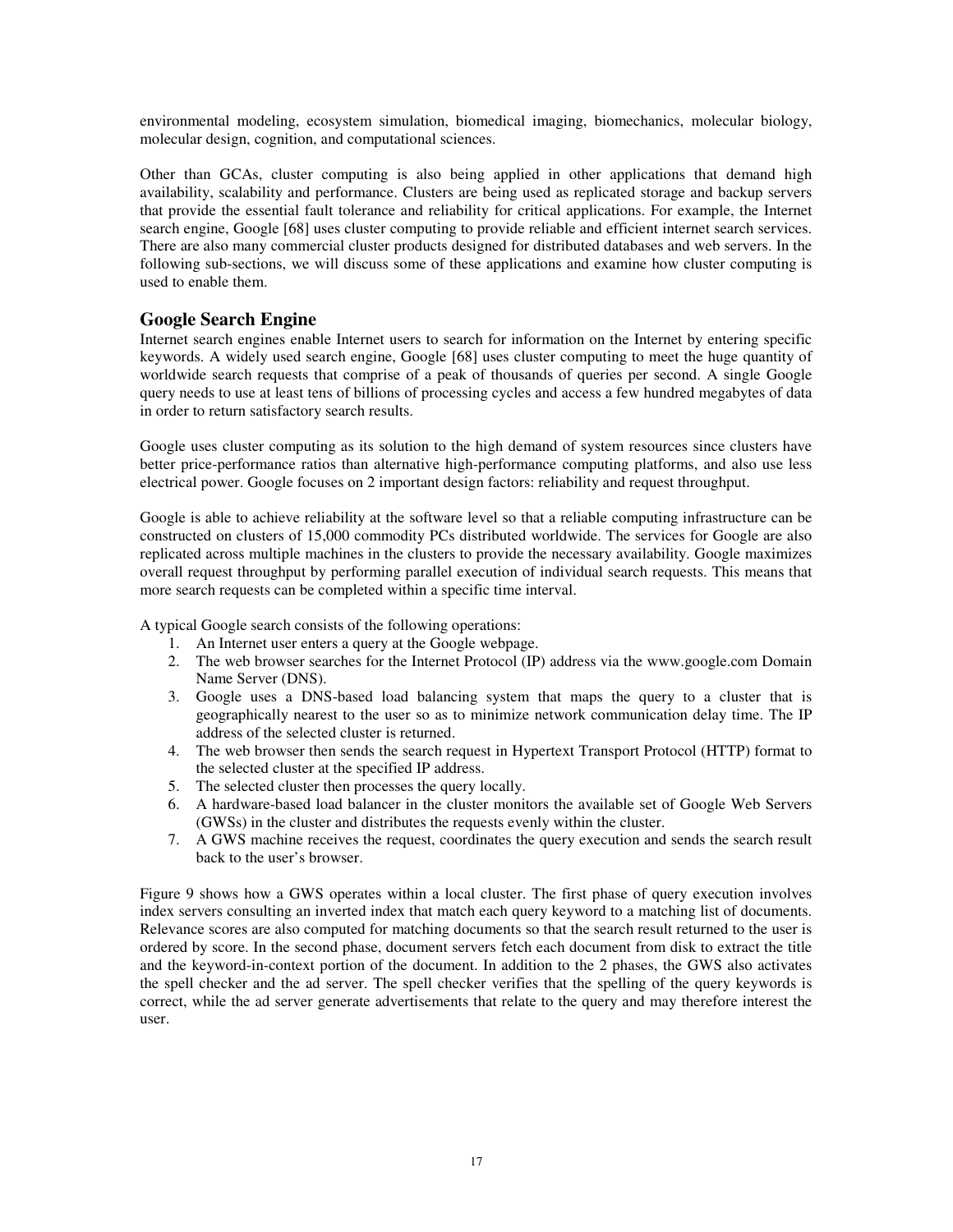

**Figure 9.** Google query-serving architecture (L. A. Barroso, et al. [68]).

# **Petroleum Reservoir Simulation**

Petroleum reservoir simulation facilitates a better understanding of petroleum reservoirs that is crucial to better reservoir management and more efficient oil and gas production. It is an example of GCA as it demands intensive computations in order to simulate geological and physical models. For example, The Center for Petroleum and Geosystems Engineering of the University of Texas at Austin is constructing a new parallel petroleum reservoir simulator called General Purpose Adaptive Simulator (GPAS) [69] using a cluster of 64 dual-processor servers with a total of 128 processors.

A typical petroleum reservoir simulator consists of a coupled set of non-linear partial differential equations and constitutive relations that describe the physical processes occurring in a petroleum reservoir. There are 2 most widely used simulators. The first is the black oil simulator that uses water, oil, and gas phases for modeling fluid flow in a reservoir. The second is the compositional simulator that uses phases with different chemical species for modeling physical processes occurring in a reservoir. Previously, compositional simulators were used less often since they are more complicated and thus require more intensive memory and processing requirements. With the advent of cluster computing, more researchers are using compositional simulators that use more data to characterize reservoirs.

The GPAS [69] is a compositional petroleum reservoir simulator that can perform more accurate, efficient and high-resolution simulation of fluid flow in permeable media. It uses a finite-difference method which divides a continuous domain into smaller cells to solve the governing partial differential equations. The higher number of cells produces more accurate results, but requires more computation time. A fully implicit solution results in a structure of non-linear equations that are then resolved using Newton's method. However, large sparse linear systems of equations are needed to obtain numerical solution of these nonlinear equations. Therefore, the Portable Extensible Toolkit for Scientific Computation (PETSc) [70], a set of tools for solving partial differential equations, is used to solve these linear systems.

To handle the parallel processing requirements, an Integrated Parallel Accurate Reservoir Simulator (IPARS) framework has been developed to separate the physical model development from parallel processing. IPARS provides input and output, memory management, domain decomposition, and message passing among processors to update overlapping regions. Communications between the simulator framework and a physical model are carried out through FORTRAN subroutine calls provided within the IPARS, thus hiding the complexities from the physical model developers who only need to call the FORTRAN subroutines to perform corresponding tasks.

## **Protein Explorer**

The Bioinformatics Group at RIKEN Genomic Sciences Center in Japan is currently building the worldfirst petaflops supercomputer – the 'Protein Explorer' (PE) system [71] will be a specialized system for molecular dynamics simulations, specifically, protein simulations, and is expected to be ready in early 2006. The PE system will be a PC cluster equipped with special-purpose engines to calculate non-bonded interactions between molecular atoms. These calculations constitute the most time-consuming portion of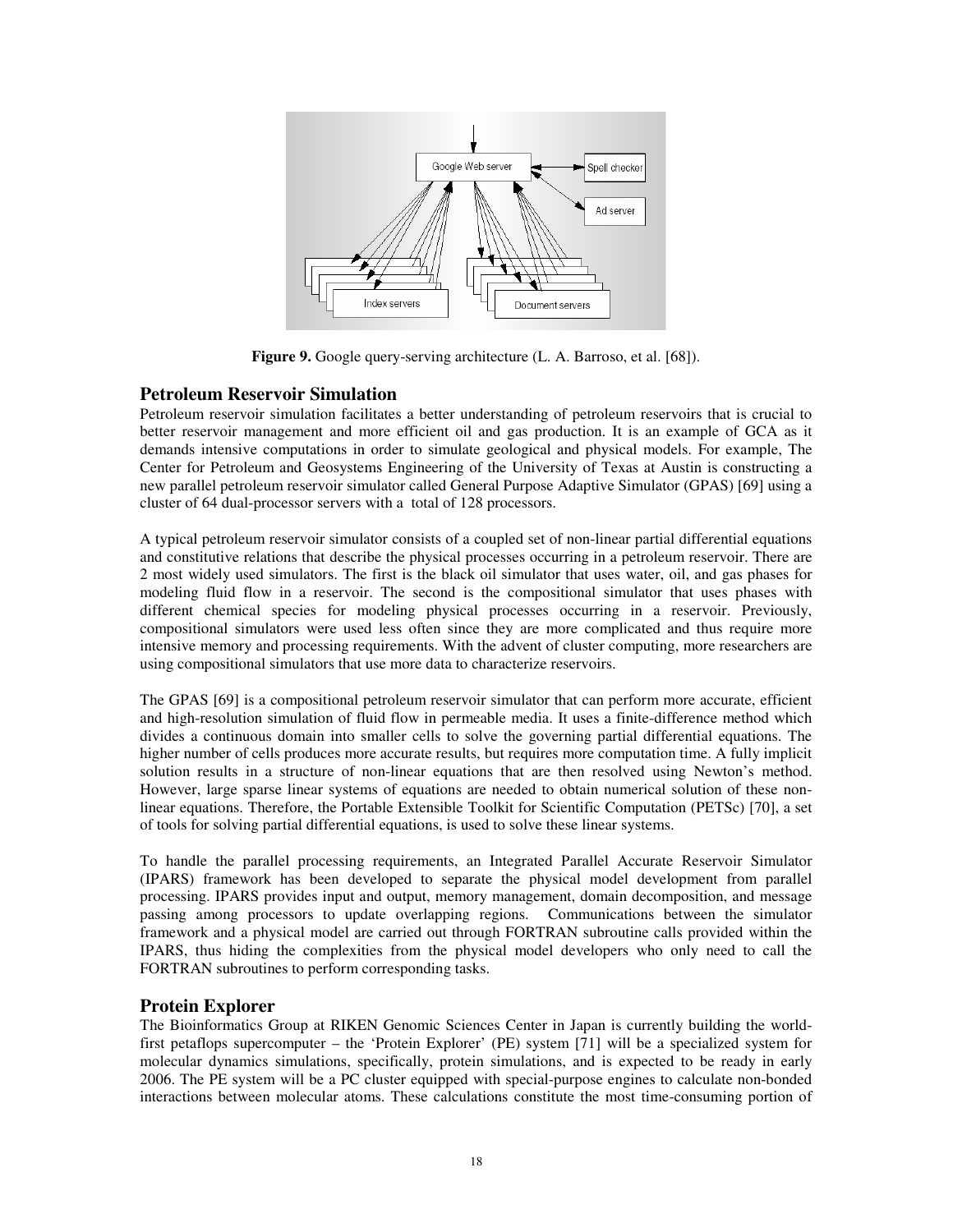the simulations. The PE project is motivated by the national 'Protein 3000' project in Japan that was initiated in 2002 with the goal of solving the structures of 3,000 proteins by the year 2007.



**Figure 10.** Block diagram of Protein Explorer system (M. Taiji, et al. [71]).

Figure 10 shows the components of the PE system. It will be a cluster of 256 dual-processor nodes giving a total of 512 processors, connected via Gigabit Ethernet. Each cluster node has 2 special-purpose engine boards (with 12 MDGRAPE-3 chips on each board) connected to it, giving it a total of 6,144 chips.

The cluster nodes will transmit the coordinates and the other data of particles for the molecular dynamics simulation to the special-purpose engines, which then calculate the non-bonded forces, such as Coulomb force and van der Walls force between particles before returning the results to the hosts. In other words, the special-purpose engines only focus on computing the most complex portion of the simulation that is calculating the non-bonded forces. All the coordination and other calculations are handled by the cluster nodes themselves.

#### **Earthquake Simulation**

Earthquake simulation is classified as a GCA given its high modeling and computational complexities [72]. First, multiple spatial scales characterize the earthquake source and basin response ranging from tens of kilometers for the basin dimensions to hundreds of kilometers for earthquake sources. Second, temporal scales differ from the hundredths of a second for depicting the highest frequencies of the earthquake source to several minutes of shaking within the basin. Third, many basins have highly irregular geometry. Fourth, the soils in the basins comprise heterogeneous material properties. And fifth, there remains great uncertainty into the modeling process due to the indirect observation of geology and source parameters.

An ongoing research in the United States [72] focuses on developing the capability for generating realistic inversion-based models of complex basin geology and earthquake sources. This capability can then be used to model and forecast strong ground motion during earthquakes in large basins such as Los Angeles (LA). Ground motion modeling and forecasting is essential to studying which structures will become vulnerable during the occurrence of an earthquake. This can be used to design future earthquake-resistant structures and retrofit existing structures so as to mitigate effects of an earthquake. The Los Angeles region is chosen as the case study because it is the most highly populated seismic region in the USA, has well-characterized geological structures (including a varied fault system), and has extensive records of past earthquakes.

The earthquake simulation is conducted using a terra-scale HP AlphaServer cluster which has 750 quadruple-processor nodes at the Pittsburgh Supercomputing Center (PSC). It simulates the 1994 Northridge earthquake in the Greater LA Basin at 1 Hz maximum frequency resolution and 100 m/s minimum shear wave velocity. The resulting unstructured mesh contains over 100 million grid points and 80 million hexahedral finite elements, ranking it as one of the largest unstructured mesh simulations ever conducted. This is also the most highly resolved simulation of the Northridge earthquake ever done. It sustains nearly a teraflops over 12 hours in solving the 300 million wave propagations.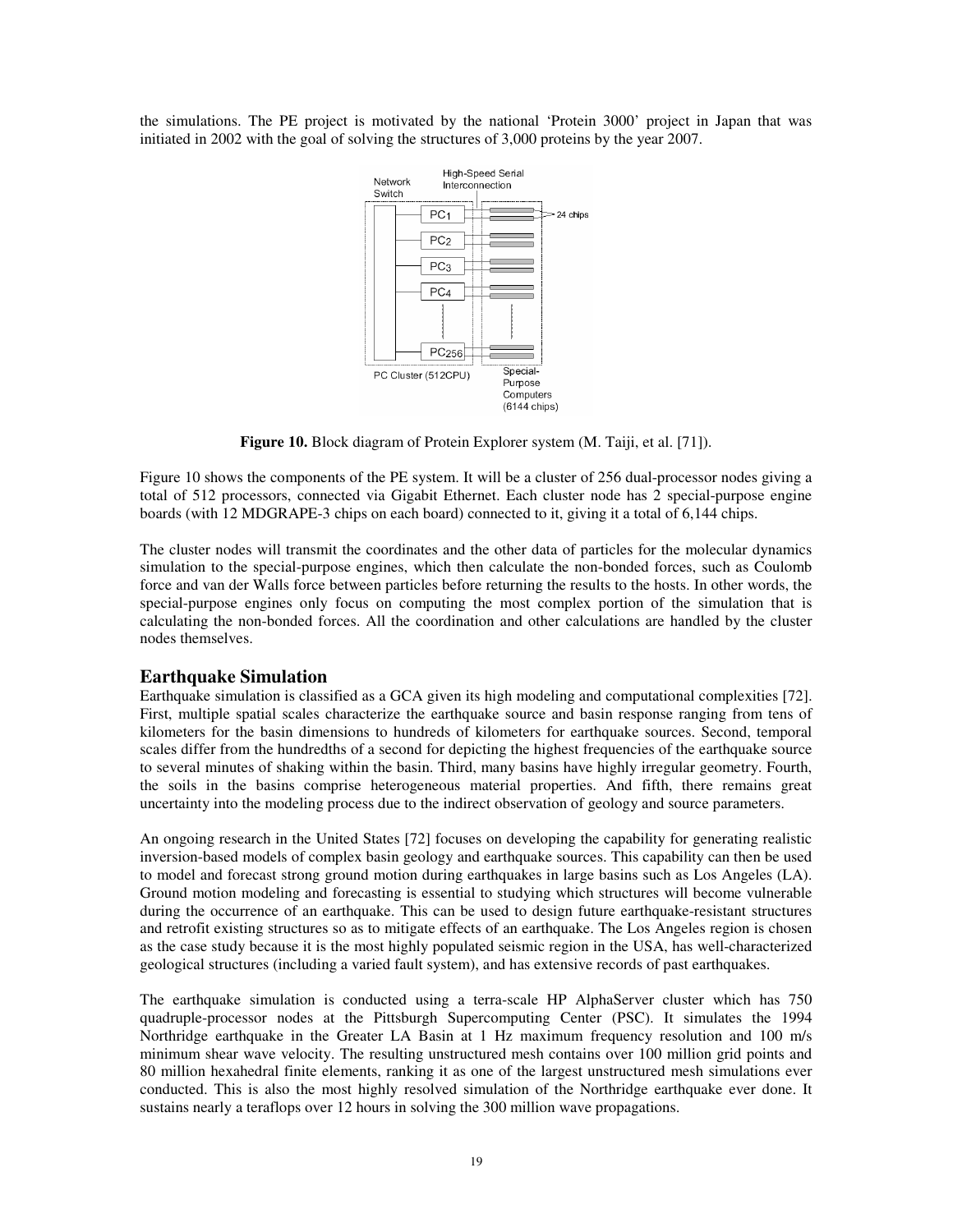

**Figure 11.** The etree method of generating octree meshes (V. Akcelik, et al. [72]).



**Figure 12.** Snapshots of propagating waves from simulation of 1994 Northridge earthquake (V. Akcelik, et al. [72]).

The simulations are based on multi-resolution mesh algorithms that can model the wide range of length and time scales depicting the earthquake response. Figure 11 shows the process of generating a mesh using the etree method. That method is used for earthquake simulations in heterogeneous basins where the shear wave velocity and maximum resolved frequency determine the local element size. At the initial "construct" step, an octree is constructed and stored on disk. The decompositions of the octants are dependent on the geometry or physics being modeled, thus resulting in an unbalanced octree. Then, the balance step recursively decomposes all the large octants that violate the 2-to-1 constraint until there are no more illegal conditions, thus creating a balanced octree. Finally, in the transform step, mesh-specific information such as the element-node relationship and the node coordinates are derived from the balanced octree and separately stored in two databases: one for the mesh elements, another for the mesh nodes.

For the balancing step, the whole domain is first partitioned into equal-size blocks. Then, internal balancing enforces the 2-to-1 constraint within each block. Finally, boundary balancing is used to resolve interactions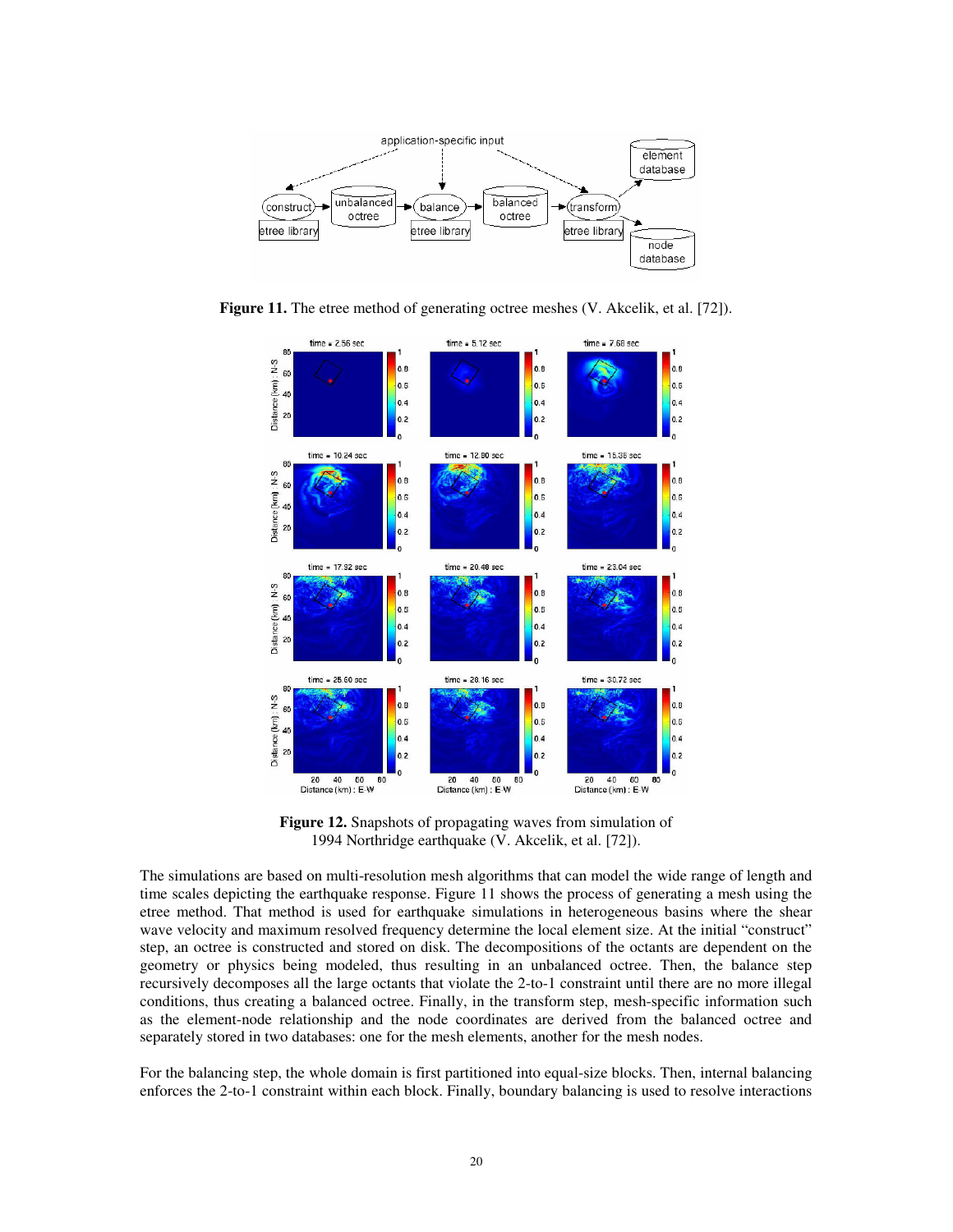between adjacent blocks. This local balancing step is very effective since it can achieve a speed-up ranging from 8 to 28, depending on the size of the meshes being balanced.

Figure 12 shows snapshots at different times of the simulation of the wave propagation throughout the basin based on the 1994 Northridge earthquake. These snapshots reflect the directivity of the ground motion along the strike from the epicenter and the concentration of motion near the fault corners.

## **Image Rendering**

The Scientific Computing and Imaging (SCI) Institute at University of Utah has explored cluster-based scientific visualization [73] using a 32-node visualization cluster composed of commodity hardware components connected with a high-speed network. The OpenGL [74] scientific visualization tool Simian has been modified to create a cluster-aware version of Simian that supports parallelization by making explicit use of remote cluster nodes through a message-passing interface (MPI). Simian is able to generate 3D images for fire-spread simulations that model scenarios such as when a missile located within a pool of jet fuel catches fire and explodes. Using image rendering for fire-spread simulations enables researchers to have a better visualization of the destructive effects.

Normally, Simian uses a swapping mechanism to manage datasets that are too large to load into the available texture memory, resulting in low performance and interactivity. For the cluster-aware Simian, large datasets are divided into sub-volumes that can be distributed across multiple cluster nodes, thus achieving the interactive performance. This "divide-and-conquer" technique first decomposes the dataset into sub-volumes before distributing the sub-volumes to multiple remote cluster nodes. Each node is then responsible for rendering its sub-volume using the locally available graphics hardware. The individual results are finally combined using a binary-swap compositing algorithm to generate the final image. This enables the cluster-aware Simian to visualize large-scale datasets to maintain interactive rates without the need of texture swapping.



**Figure 13.** Visualization of fire-spread datasets (C. Gribble, et al. [73]).

Figure 13 shows the visualization of two fire-spread datasets simulating a heptane pool fire, generated by the cluster-aware version of Simian using 8 cluster nodes. The top row of Figure 13 shows two views (side and top views) of the h300\_0075 dataset, while the bottom row shows the h300\_0130 dataset.

## **7. Summary**

We have discussed the motivation for cluster computing as well as the technologies available for building cluster systems. The emphasis placed for using commodity-based hardware and software components to achieve high performance, availability, and scalability means that cluster computing is a more costeffective platform compared to traditional high performance platforms.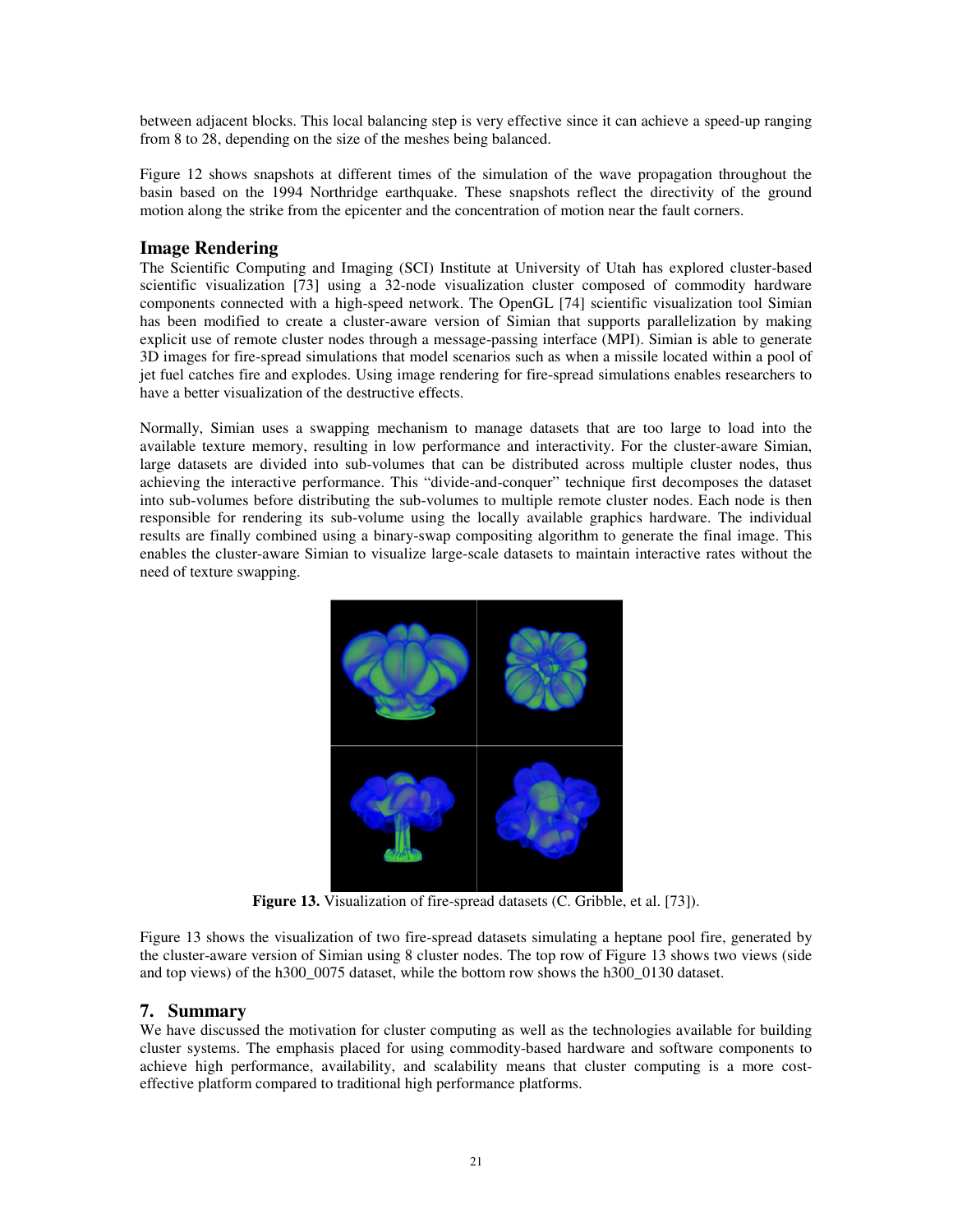We have examined the various cluster-specific components such as interconnection technology, operating system, middleware and programming model. We have discussed the performance of a number of common cluster interconnects. We have also presented various parallel programming models and concepts of single system image and its realization at the cluster resource management level. The rapid research and developments of cluster hardware and software components has enhanced the usage of cluster computing for a wide variety of applications both in scientific and commercial domains. We studied some of these applications and how clusters are used to implement them.

For recent developments and innovations in cluster computing technologies and its applications, we recommend readers to refer to the proceedings of IEEE Task Force on Cluster Computing (TFCC) [75] events such as ClusterXY [76] and CCGridXY [77] conference series.

#### **8. References**

- [1] R. Buyya (ed.), *High Performance Cluster Computing: Architectures and Systems*, *vol. 1*, Prentice Hall, 1999.
- [2] The Beowulf Cluster site, http://www.beowulf.org
- [3] T. E. Anderson, D. Culler, and D. A. Patterson, "A Case for NOW (Network of Workstations)," *IEEE Micro*, vol. 15, no. 1, Feb. 1995, pp. 54-64.
- [4] A. Chien, S. Pakin, M. Lauria, M. Buchanan, K. Hane, L. Giannini, and J. Prusakova, "High Performance Virtual Machines (HPVM): Clusters with Supercomputing APIs and Performance," *Proc. 8th SIAM Conference on Parallel Processing for Scientific Computing (PP97)*, Minneapolis, USA, Mar. 1997.
- [5] G. F. Pfister, *In Search of Clusters*, *2nd Edition*, Prentice Hall, 1998.
- [6] T. Shanley, *Infiniband Network Architecture*, Addison-Wesley, Nov. 2002.
- [7] N. J. Boden, D. Cohen, R. E. Felderman, A.E. Kulawik, C.L. Seitz, J.N. Seizovic, and Wen-King Su, "Myrinet: A Gigabit-per-second Local Area Network," *IEEE Micro*, vol. 15, no. 1, Feb. 1995, pp. 29-36.
- [8] K. Alnaes, E. H. Kristiansen, D. B. Gustavson, and D. V. James, "Scalable Coherent Interface," *Proc. 1990 IEEE International Conference on Computer Systems and Software Engineering (CompEuro '90)*, Tel-Aviv, Israel, May 1990, pp. 446-453.
- [9] D. Cameron, and G. Regnier, *Virtual Interface Architecture*, Intel Press, Apr. 2002.
- [10] Message Passing Interface (MPI) Forum, http://www.mpi-forum.org
- [11] M. Baker, A. Apon, R. Buyya, and H. Jin, "Cluster Computing and Applications," *Encyclopedia of Computer Science and Technology*, vol. 45 (Supplement 30), A. Kent, and J. Williams (eds.), Marcel Dekker, Jan. 2002, pp. 87-125.
- [12] MVICH: MPI for VIA, http://old-www.nersc.gov/research/FTG/mvich
- [13] M-VIA: VIA for Linux, http://old-www.nersc.gov/research/FTG/via
- [14] MPI/PRO, http://www.mpi-softtech.com
- [15] M. Banikazemi, J. Liu, D. K. Panda, and P. Sadayappan, "Implementing TreadMarks over Virtual Interface Architecture on Myrinet and Gigabit Ethernet: Challenges, Design Experience, and Performance Evaluation", *Proc. 2001 International Conference on Parallel Processing (ICPP '01)*, Valencia, Spain, Sep. 2001, pp. 167-174.
- [16] Z. Lan, and P. Deshikachar, "Performance Analysis of a Large-Scale Cosmology Application on Three Cluster Systems," *Proc. 2003 IEEE International Conference on Cluster Computing (Cluster 2003)*, Hong Kong, China, Dec. 2003, pp. 56-63.
- [17] A. J. van der Steen, "An Evaluation of Some Beowulf Clusters," *Cluster Computing*, vol. 6, no. 4, Oct. 2003, pp. 287-297.
- [18] H. Chen, P. Wyckoff, and K. Moor, "Cost/Performance Evaluation of Gigabit Ethernet and Myrinet as Cluster Interconnects," *Proc. 2000 Conference on Network and Application Performance (OPNETWORK 2000)*, Washington, USA, Aug. 2000.
- [19] J. Hsieh, T. Leng, V. Mashayekhi, and R. Rooholamini, "Architectural and Performance Evaluation of GigaNet and Myrinet Interconnects on Clusters of Small-Scale SMP Servers," *Proc. 2000 ACM/IEEE conference on Supercomputing (SC2000)*, Dallas, USA, Nov. 2000.
- [20] D. H. Bailey, E. Barszcz, J. T. Barton, D. S. Browning, R. L. Carter, L. Dagum, R. A. Fatoohi, P. O. Frederickson, T. A. Lasinski, R. S. Schreiber, H. D. Simon, V. Venkatakrishnan, and W. K.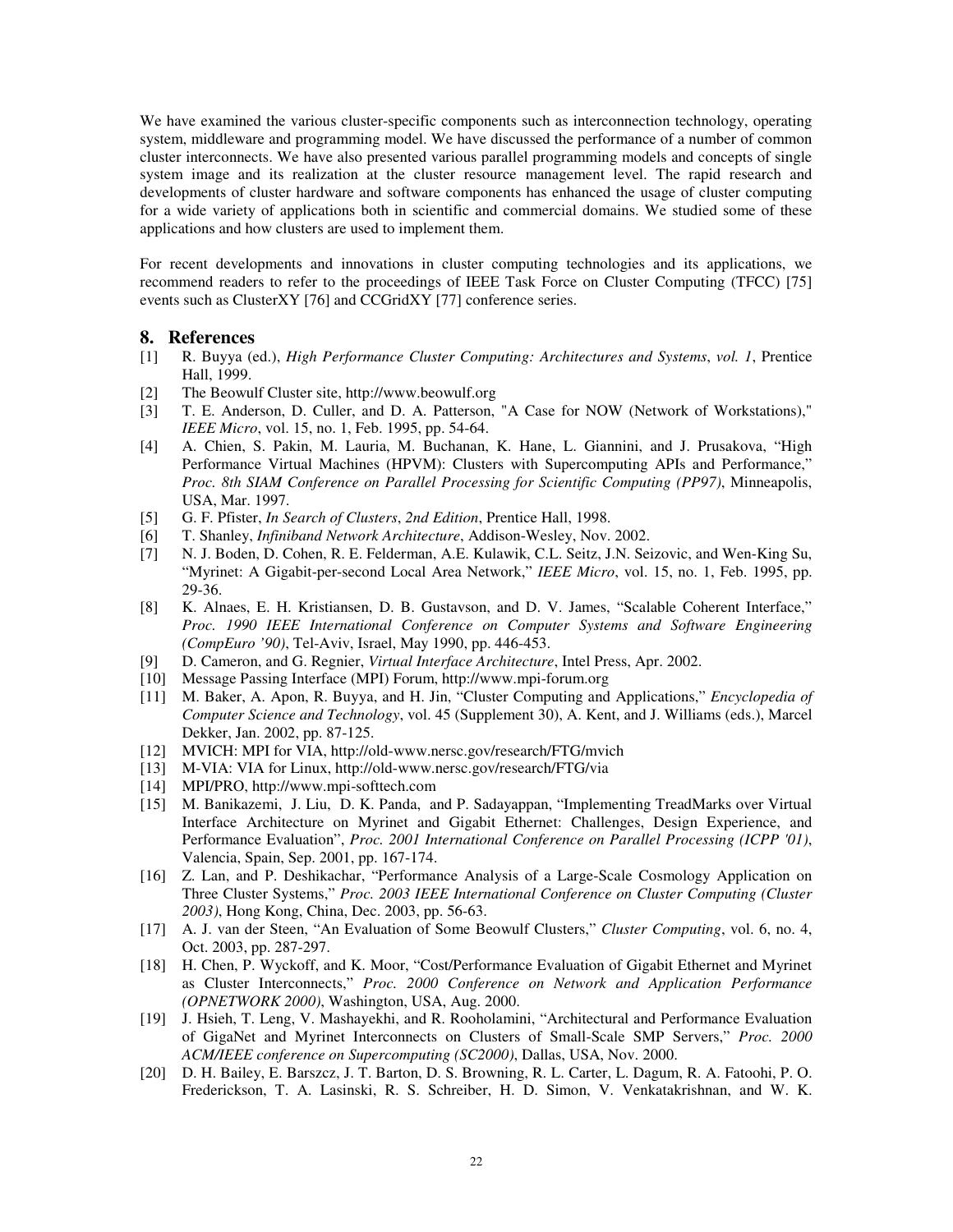Weeratunga, "The NAS Parallel Benchmarks," *International Journal of Supercomputing Applications*, vol. 5, no. 3, Fall 1991, pp. 63-73.

- [21] Pallas MPI Benchmarks, http://www.pallas.com/e/products/pmb/index.htm
- [22] E. Lindahl, B. Hess, and D. van der Spoel, "GROMACS 3.0: a package for molecular simulation and trajectory analysis," *Journal of Molecular Modeling*, vol. 7, no. 8, Aug. 2001, pp. 306-317.
- [23] H. Pourreza, R. Eskicioglu, and P. C. J. Graham, "Preliminary Performance Assessment of Four Cluster Interconnects on Identical Hardware," *Proc. 18th International Symposium on High Performance Computing Systems and Applications (HPCS2004)*, Winnipeg, Canada, May 2004.
- [24] R. Buyya, T. Cortes, and H. Jin, "Single System Image (SSI)," *International Journal of High Performance Computing Applications*, vol. 15, no. 2, Summer 2001, pp. 124-135.
- [25] Hewlett-Packard, Memory Channel, http://www.hp.com/techservers/systems/symc.html
- [26] A Comprehensive Bibliography of Distributed Shared Memory, http://dsmbiblio.cs.umanitoba.ca/WEB
- [27] Distributed Shared Memory (DSM), http://www.cs.umd.edu/~keleher/dsm.html
- [28] A. Barak, and O. La'adan, "The MOSIX multicomputer operating system for high performance cluster computing," *Future Generation Computer Systems*, vol. 13, no. 4-5, Mar. 1998, pp. 361-372.
- [29] Y. A. Khalidi, J. M. Bernabeu, V. Matena, K. Shirriff, and M. Thadani, "Solaris MC: A Multi-Computer OS," *Sun Microsystems Technical Report TR-95-48*, Nov. 1995.
- [30] SCO Unixware, http://www.thescogroup.com/products/unixware713
- [31] B. Walker, and D. Steel, "Implementing a Full Single System Image UnixWare Cluster: Middleware vs. Underware," *Proc. International Conference on Parallel and Distributed Processing Techniques and Applications (PDPTA99)*, Las Vegas, USA, Jun. 1999, pp. 2767-2773.
- [32] D. P. Ghormley, D. Petrou, S. H. Rodrigues, A. M. Vahdat, and T. E. Anderson, "GLUnix: A Global Layer Unix for a Network of Workstations," *Software: Practice and Experience*, vol. 28 no. 9, Jul. 1998, pp. 929-961.
- [33] V. S. Sunderam, "PVM: A framework for parallel distributed computing," *Concurrency: Practice and Experience*, vol. 2, no. 4, Dec. 1990, pp. 315-339.
- [34] University of Wisconsin-Madison, *Condor Version 6.6.2 Manual*, Mar. 2004.
- [35] IBM, *LoadLeveler for AIX 5L V3.2 Using and Administering*, *SA22-7881-01*, Oct. 2003.
- [36] Platform Computing, *LSF V4.1 Administrator's Guide*, 2001.
- [37] Altair Grid Technologies, *OpenPBS Release 2.3 Administrator Guide*, Aug. 2000.
- [38] Sun Microsystems, *Sun ONE Grid Engine*, *Administration and User's Guide*, Oct. 2002.
- [39] J. Sherwani, N. Ali, N. Lotia, Z. Hayat, and R. Buyya, "Libra: A Computational Economy based Job Scheduling System for Clusters", *Software: Practice and Experience*, vol. 34, no. 6, May 2004, pp. 573-590.
- [40] R. Buyya, "PARMON: a portable and scalable monitoring system for clusters," *Software: Practice and Experience*, vol. 30, no. 7, Jun. 2000, pp. 723-739.
- [41] W. Zhang, "Linux Virtual Server for Scalable Network Services," *Linux Symposium*, Ottawa, Canada, 2000.
- [42] E. Gallopoulos, E. Houstis, and J. R. Rice, "Computer as thinker/doer: problem-solving environments for computational science," *IEEE Computational Science and Engineering*, vol. 1, no. 2, summer 1994, pp. 11-23.
- [43] Linux Online, http://www.linux.org
- [44] IBM AIX: UNIX Operating System, http://www.ibm.com/servers/aix
- [45] SGI IRIX, http://www.sgi.com
- [46] HP/Compaq Tru64, http://www.tru64unix.compaq.com
- [47] Microsoft Windows 2000, http://www.microsoft.com/windows2000
- [48] I. Foster, and C. Kesselman (eds.), *The Grid: Blueprint for a New Computing Infrastructure*, Morgan Kauffman Publishers, 1999.
- [49] I. Foster, and C. Kesselman, "Globus: A Metacomputing Infrastructure Toolkit," *International Journal Supercomputer Applications*, vol. 11, no. 2, 1997, pp.115-128.
- [50] R. Evard, N. Desai, J. Navarro, and D. Nurmi, "Clusters as large-scale development facilities," *Proc. 2002 IEEE International Conference on Cluster Computing (Cluster 2002)*, Chicago, USA, Sep. 2002.
- [51] N. Pundit, "CPlant: The Largest Linux Cluster," *Newsletter of IEEE Task Force on Cluster Computing*, vol. 4, no. 1, Fall 2002.